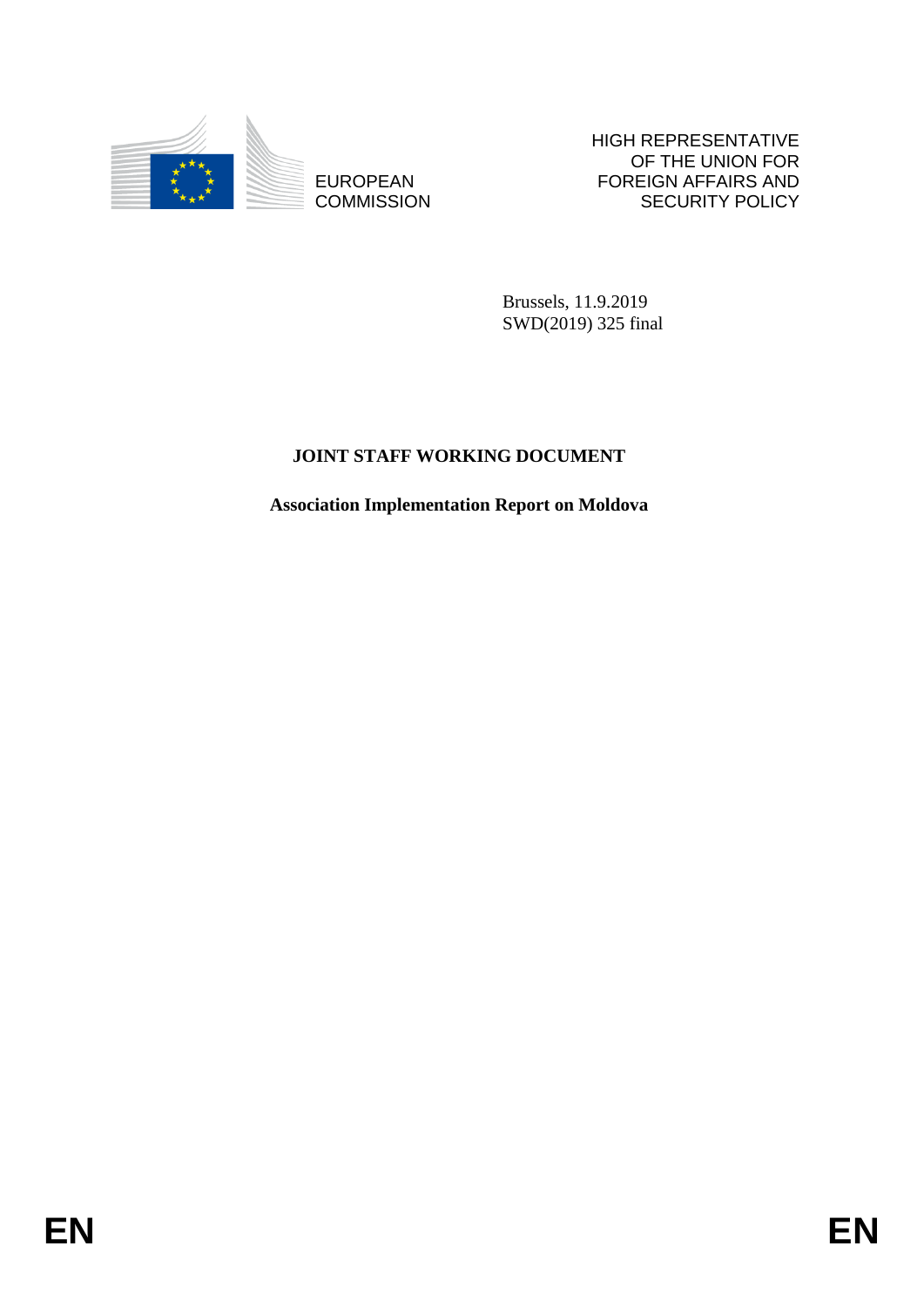#### **Association Implementation Report on Moldova**

#### *1. Summary*

In line with the revised European Neighbourhood  $Policy<sup>1</sup>$  (ENP), this report sets out the state of play of the commitments of the Republic of Moldova (hereinafter Moldova) under the EU-Moldova Association Agreement since the last meeting of the EU-Moldova Association Council on 3 May 2018 and ahead of its next meeting of 30 September 2019. This report serves as the basis for the review of the Association Agenda.

The EU-Moldova Association Agreement, including a Deep and Comprehensive Free Trade Area (AA/DCFTA) and the revised Association Agenda<sup>2</sup> continued to guide EU-Moldova bilateral relations. The EU and Moldova pursued political dialogue through the Association Council, the Association Committee, the Association Committee in Trade Configuration and the subcommittees.

The invalidation of the June 2018 mayoral elections in Chişinău – won by opposition leader Andrei Năstase – was regarded as non-transparent by the EU and other international actors. The investigation of the major banking fraud that took place in 2014 was not advanced in a way that would bring those responsible to justice or that would result in significant progress in the recovery of the lost assets. The reform of the justice sector remains to be addressed and the use of pre-trial detention and non-transparent judicial proceedings remains common.

In light of these developments, the European Union took the decision to substantially recalibrate and reduce its financial assistance and to focus on projects that have a direct impact on the people of Moldova. For the same reason, payments under the macro-financial assistance (MFA) and EU budget support programmes were put on hold in 2018.

Non-conclusive attempts to form a government followed parliamentary elections on 24 February 2019 and lasted for 3 months. At the beginning of June 2019, a complex political and constitutional crisis unfolded in which a new government was voted in by the Parliament but not recognised by the old caretaker government, with the Constitutional Court supporting the latter. This situation was eventually solved in mid-June 2019. The annulment of the relevant Constitutional Court decisions followed. In the programme agreed between the two coalition parties, the new government expressed its commitment to implementing the reform agenda as enshrined in the EU-Moldova Association Agreement.

On the economic and financial side, Moldova has continued making progress on implementing reforms in line with the AA/DCFTA. However, challenges in the domain of the rule of law continue to affect the overall business and investment climate.

The EU continues to consolidate its position as Moldova's main trading partner, accounting for around 70% of total exports and 50% of total imports in 2018. The agricultural sector has benefited the most from the DCFTA since its entry into force, recording 44% growth in exports.

EU assistance has helped to achieve tangible improvements in people's daily lives. Several projects were completed, contributing to energy efficiency (biomass project), improved road

 $\overline{a}$ 

<sup>&</sup>lt;sup>1</sup> https://ec.europa.eu/neighbourhood-enlargement/sites/near/files/neighbourhood/pdf/key-

documents/151118\_joint-communication\_review-of-the-enp\_en.pdf

<sup>&</sup>lt;sup>2</sup> https://eur-lex.europa.eu/legal-content/EN/TXT/?uri=uriserv:OJ.L\_.2017.215.01.0003.01.ENG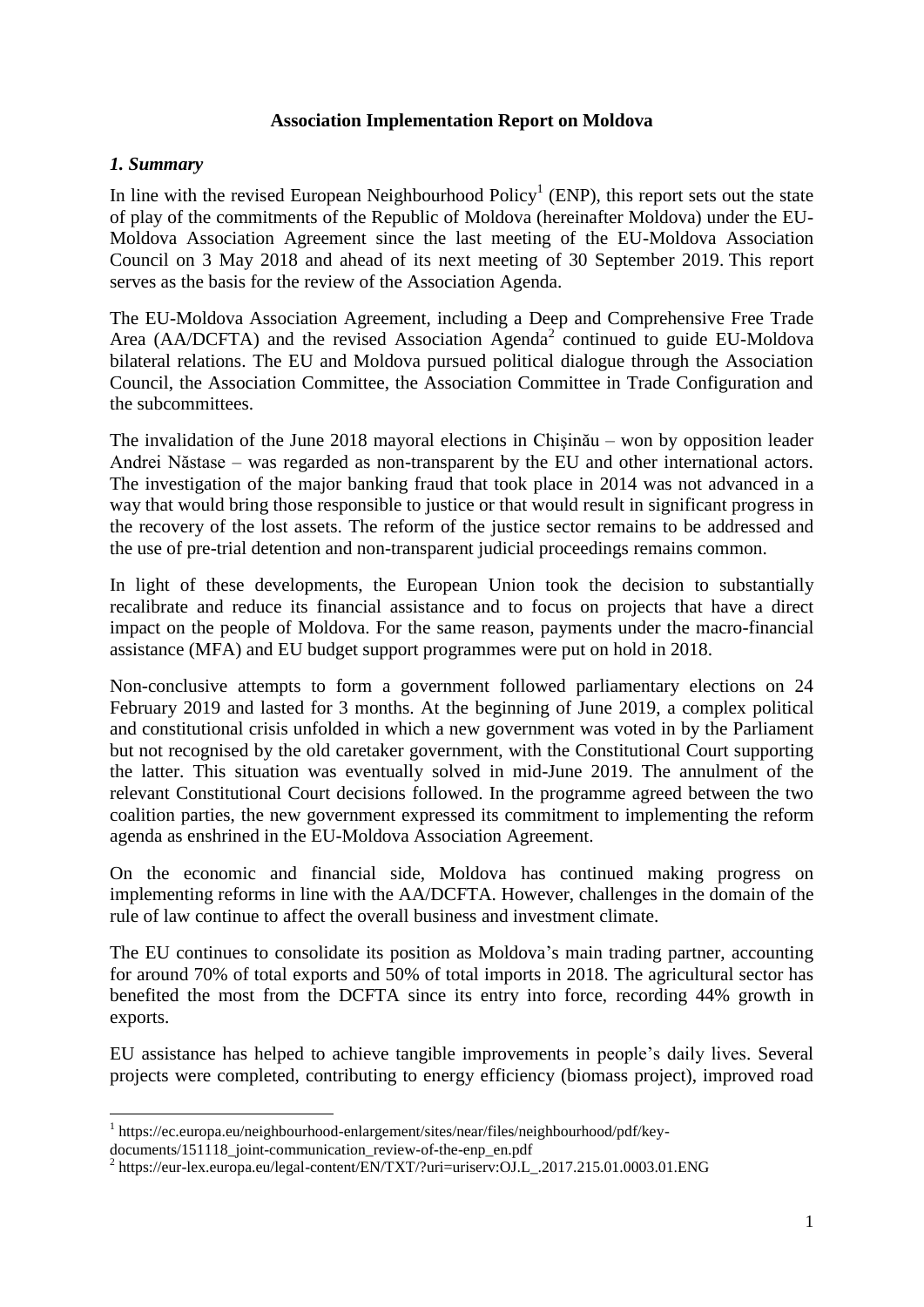infrastructure (building a bypass around the city of Ungheni), supported customs and border operations (the Palanca jointly operated border crossing point) and youth and educational exchanges (Erasmus+).

On connectivity, energy efficiency, climate action, environment and civil protection, Moldova overall has recorded limited progress on implementing reforms in line with the AA/DCFTA. Education reform is ongoing, though a decisive improvement in higher education is still pending.

Some progress was made during the reporting period on the implementation of the measures agreed during the Austrian and Italian Chairmanships of the OSCE relating to the Transnistrian conflict.

Moldova contributes to the implementation of the revised ENP and its regional dimension, the Eastern Partnership (EaP). The '20 Deliverables for  $2020<sup>3</sup>$  remains a key guidance document identifying concrete tangible results to be delivered for citizens.

## *2. Political dialogue, good governance and strengthening institutions*

## *2.1. Democracy, human rights and good governance*

The invalidation of the June 2018 **by-elections for Chişinău mayor**, won by opposition candidate Andrei Năstase, was regarded as non-transparent by the EU and other international actors. Several observers noted a deterioration in democratic standards and the rule of law in the course of 2018. Those concerns were reflected in the joint statement of the High Representative of the Union for Foreign Affairs and Security Policy / Vice-President of the Commission (HR/VP) Mogherini and Commissioner Hahn of  $27$  June  $2018<sup>4</sup>$  and in the European Parliament Resolutions of 5 July 2018<sup>5</sup> and 14 November 2018<sup>6</sup>.

Similarly, little progress was made in 2018 on fulfilling recommendations made by the Constitutional Court, to address a number of legal loopholes in the **electoral system** following the 2016 presidential elections. Nor was there much progress in addressing the joint opinions of the Council of Europe Venice Commission and the Organisation for Security and Co-operation in Europe/Office for Democratic Institutions and Human Rights (OSCE/ODIHR) of 19 March 2017 on changing the electoral system<sup>7</sup> and of 11 December  $2017$  on funding of political parties and campaigns<sup>8</sup>. Legal changes on the financing of political parties, including ceilings for cash donations from private persons, entered into force in January 2019.

In this context, despite concerns expressed by the EU and in the above-mentioned recommendations and opinions, the 24 February 2019 **parliamentary elections** took place using a mixed proportional-uninominal electoral system, following the change in the electoral

**<sup>.</sup>** <sup>3</sup> <https://www.consilium.europa.eu/en/meetings/international-summit/2017/11/24/>

<sup>4</sup> https://eeas.europa.eu/headquarters/headquarters-homepage/47472/statement-hrvp-mogherini-andcommissioner-hahn-invalidation-mayoral-elections-chisinau\_en

<sup>5</sup> http://www.europarl.europa.eu/sides/getDoc.do?type=TA&language=EN&reference=P8-TA-2018-0303

<sup>6</sup> http://www.europarl.europa.eu/sides/getDoc.do?type=TA&reference=P8-TA-2018- 0458&format=XML&language=EN

<sup>7</sup> https://www.venice.coe.int/webforms/documents/default.aspx?pdffile=CDL-AD(2018)008-e

<sup>8</sup> https://www.venice.coe.int/webforms/documents/default.aspx?pdffile=CDL-AD(2017)027-e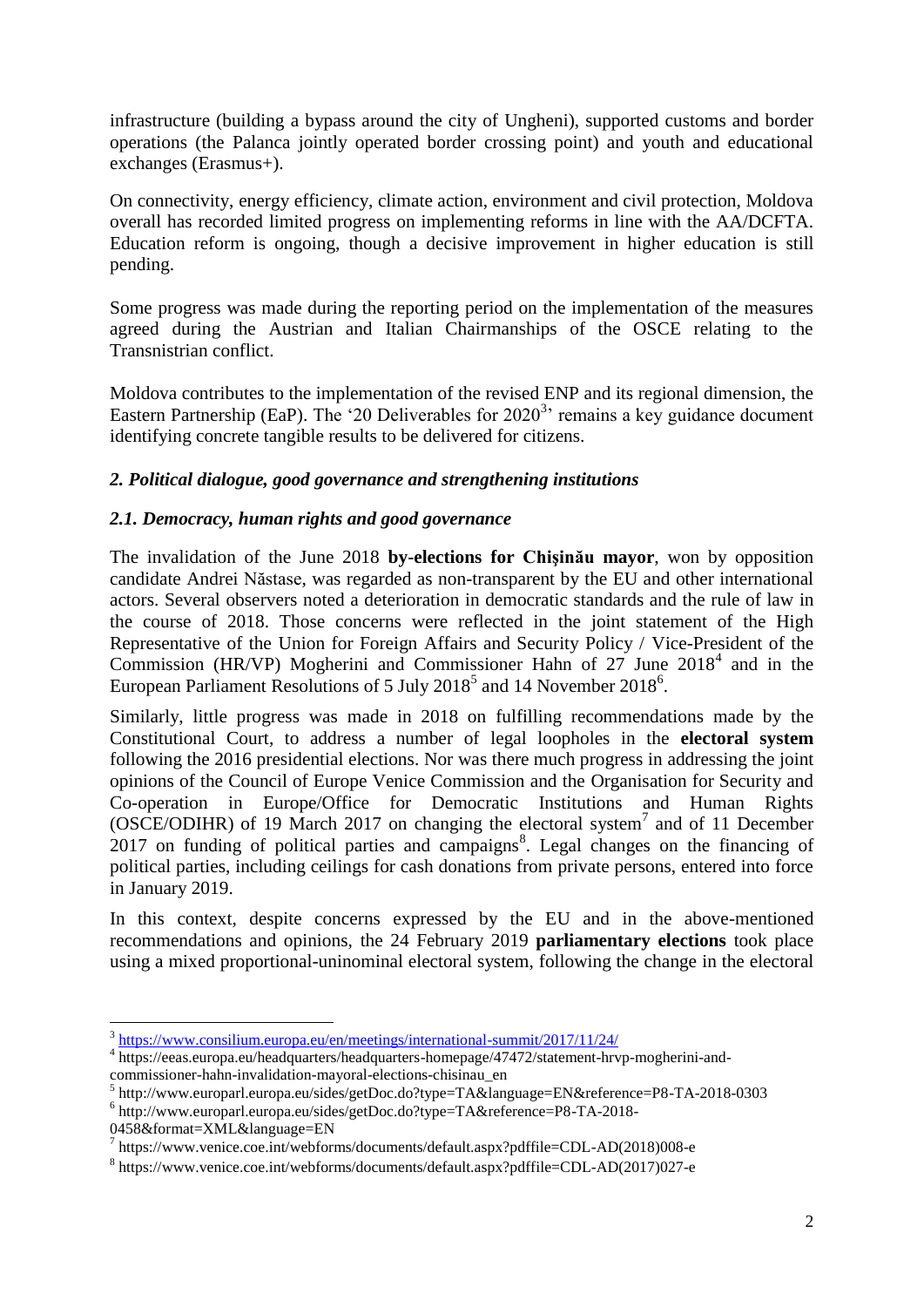system in 2017. According to the final report of the OSCE/ODIHR of 22 May 2019<sup>9</sup>, the elections were competitive and fundamental rights were generally respected. Shortcomings were observed, including non-transparent campaign financing mechanisms, biased media coverage, misuse of state resources, large-scale bussing of voters from Transnistria and allegations of vote buying. ODIHR recommended considering a comprehensive review of the electoral legal framework to eliminate inconsistencies and ambiguities, and to address ODIHR and Council of Europe recommendations. All lists of political parties complied with the 40% gender quota requirement. However, only 49 out of 264 women registered on national lists were in top ten positions on the list. Further work on ensuring the balance of both genders in winnable positions on the lists was recommended by ODIHR.

The elections were followed by a three-month period of inconclusive consultations to **form a government**. These ended on 8 June 2019 with the Parliament's vote in favour of a new government. This was based on the parliamentary majority formed by the Socialist Party of the Republic of Moldova and the 'ACUM' political block composed of the Dignity and Truth Platform Party and the Party of Action and Solidarity. This triggered a period of political instability and uncertainty, which ended peacefully with the transition of power on 14 June, following the stepping aside of the Democratic Party care taker government and the Constitutional Court's annulment of its decisions of early June on the legality of the new administration and on the dissolution of the Parliament. HR/VP Mogherini and Commissioner Hahn issued a statement on 9 June  $2019<sup>10</sup>$  supporting the democratically legitimate government and calling for calm and restraint.

On 24 June 2019, the new government published its programme outlining its priorities. The Parliament has started working on a **new legislative agenda**. Some of its first decisions included cancelling the previous mixed electoral system, advancing the banking fraud investigation and adopting decisions to help depoliticise state institutions and fight corruption. The implementation phase is yet to be monitored and assessed.

The bill cancelling the mixed electoral system and returning to the **proportional system** based on party lists was approved at first reading, in June 2019. It includes changes to improve voting conditions for the Moldovan diaspora, to restrict donations and to aim for greater transparency in the funding of political parties and election campaigns.

On several occasions in 2018, the parliamentary transparency procedures were not respected or lacked predictability. This was notably the case for controversial legal initiatives such as the fiscal reform package. New rules of procedure for the Parliament have not been adopted following negative reactions from various stakeholders to the haste with which the process had been carried out and to certain provisions on transparency and relations with other public institutions.

The **media landscape** remains characterised by concentration of media ownership and monopolisation of the advertising market, without substantial investigations of the cartel allegations. Two television channels suspended broadcasting during the summer of 2018, reportedly due to limited access to the advertising market. Local civil society organisations (CSOs) reported increased use of manipulation and propaganda techniques, especially by media affiliated with political and economic circles, and a higher number of cases of

 $\overline{a}$ 

<sup>&</sup>lt;sup>9</sup> https://www.osce.org/odihr/elections/moldova/420452?download=true

<sup>10</sup> [https://eeas.europa.eu/headquarters/headquarters-homepage/63826/statement-high-representativevice](https://eeas.europa.eu/headquarters/headquarters-homepage/63826/statement-high-representativevice-president-federica-mogherini-and-commissioner-johannes-hahn_en)[president-federica-mogherini-and-commissioner-johannes-hahn\\_en](https://eeas.europa.eu/headquarters/headquarters-homepage/63826/statement-high-representativevice-president-federica-mogherini-and-commissioner-johannes-hahn_en)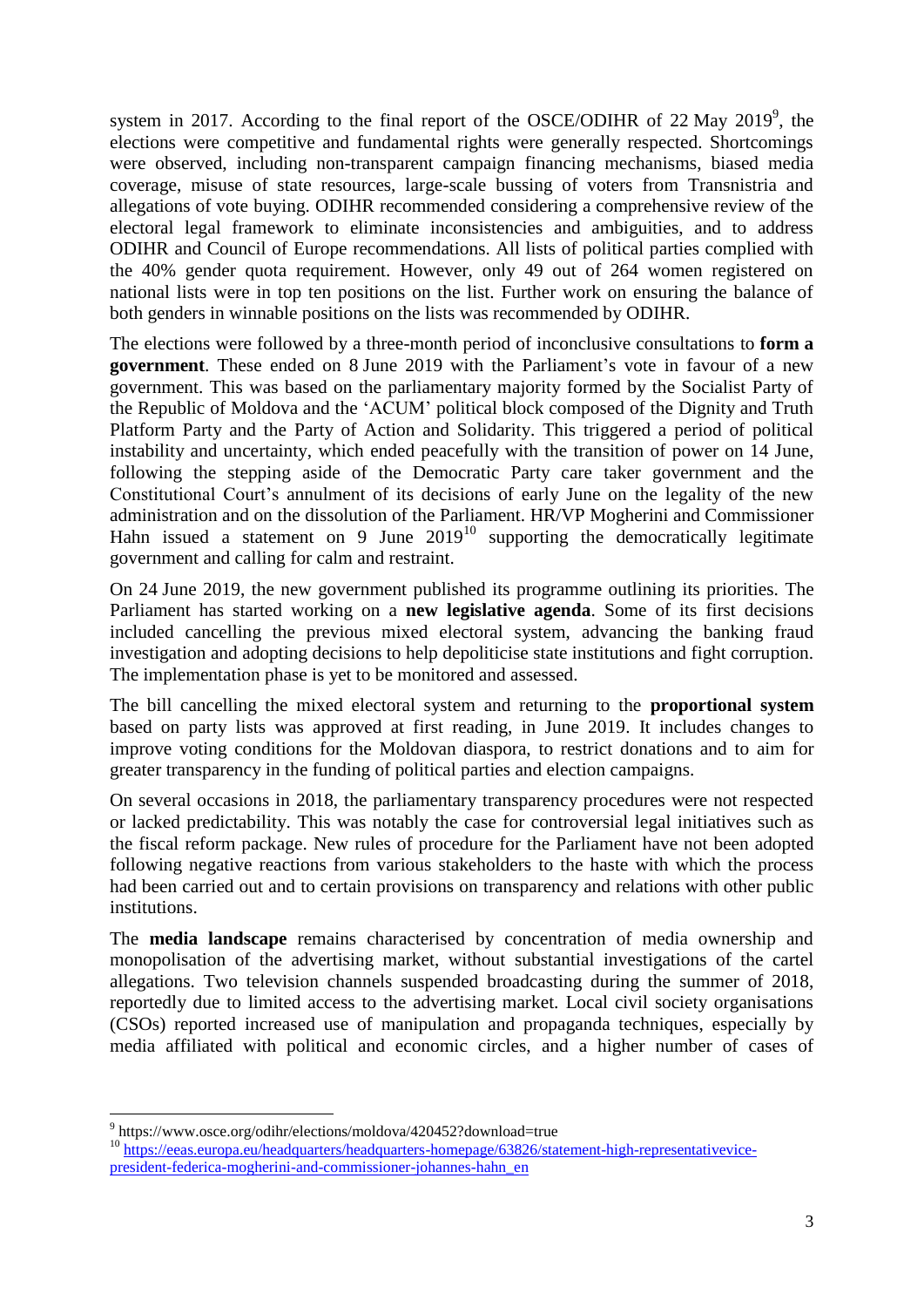incitement to hate and violence<sup>11</sup>. Moldova's ranking in the Reporters without Borders World Press Freedom Index<sup>12</sup> fell by one position in 2018 and by a further 10 positions in 2019 to the 91st place out of 180 countries. Smaller and independent media outlets still find it difficult to comply with the local content requirements. The Parliament adopted the Media Development Strategy in June 2018 and the Law stimulating foreign investments in film and television production in July 2018. The new Audiovisual Media Service Code aimed at transposing the EU Audiovisual Media Services Directive entered into force in January 2019. To make progress on media de-monopolisation, the new government announced in June 2019 several immediate measures, including a review of the Audiovisual Code and liberalising the advertising market.

**Public administration reform** efforts continued, with a focus on the reorganisation of governmental subordinated institutions, public agencies and state-owned enterprises (SOEs). A new Law on government procedure was adopted in July 2018 and its implementation started, *inter alia*, through regular meetings of the Secretaries General. A new Law on administrative procedure was also adopted and came into force in April 2019. The timeline for the expected territorial reform remains uncertain. Some progress has been achieved in terms of dialogue between the government and local authorities, especially via the Congress of Local Authorities. A Law aimed at unifying the salary system, bringing more equity and transparency in public pay, entered into force in December 2018. However, replacements of key positions in public administration in the pre-electoral period raised concerns over its independence.

**Public financial management** (PFM) **reform** continued, with further improvements of the medium-term and annual budget planning. Positive progress against 2018 annual targets of the PFM Reform Strategy was observed with sustained good performance for each of the reform components, including progress related to the comprehensiveness of the budgetary documentation, improvements in sectoral consultations of the medium term budgetary framework, methodology to improve revenue forecasting, revenue performance (both for tax and customs), positive steps in reforming public procurement (mainly on the legal side) and improvements of the quality of monthly and annual reports. The 2019 budget was consistent with the agreed deficit target with the IMF, was adopted and published on time. However, it appeared clear in mid July 2019 that this budget had underestimated the impact of the reform of public sector wages that had been introduced in the last quarter of 2018. An amended budget was therefore prepared and approved by the new authorities following discussions with the IMF. Overall, PFM reforms are moving in the right direction and the implementation of PFM reforms remains satisfactory. Transparency also increased thanks to the introduction of stricter requirements on accounting, reporting and external audit in large SOEs and joint stock companies. Measures were also carried out to transform SOEs with administrative functions into public agencies and to privatise others. Despite this, transparent and efficient oversight responsibilities and an effective ownership policy are yet to be implemented.

For most of the period covered by this report, Moldova failed to deliver on **justice, human rights and fundamental freedoms**. Prosecutions and arrests of political and CSO representatives continued in 2018 and the beginning of 2019. Selective and non-transparent justice also affected business operators and investors. Widespread use of pre-trial detention, prosecution of defence lawyers and non-transparent judicial process also persisted. In October

1

<sup>&</sup>lt;sup>11</sup> Confirmed also by a Report of the Council of Europe anti-racism commission on Moldova published in October 2018[, https://go.coe.int/QzexJ](https://go.coe.int/QzexJ)

 $12$  https://rsf.org/en/ranking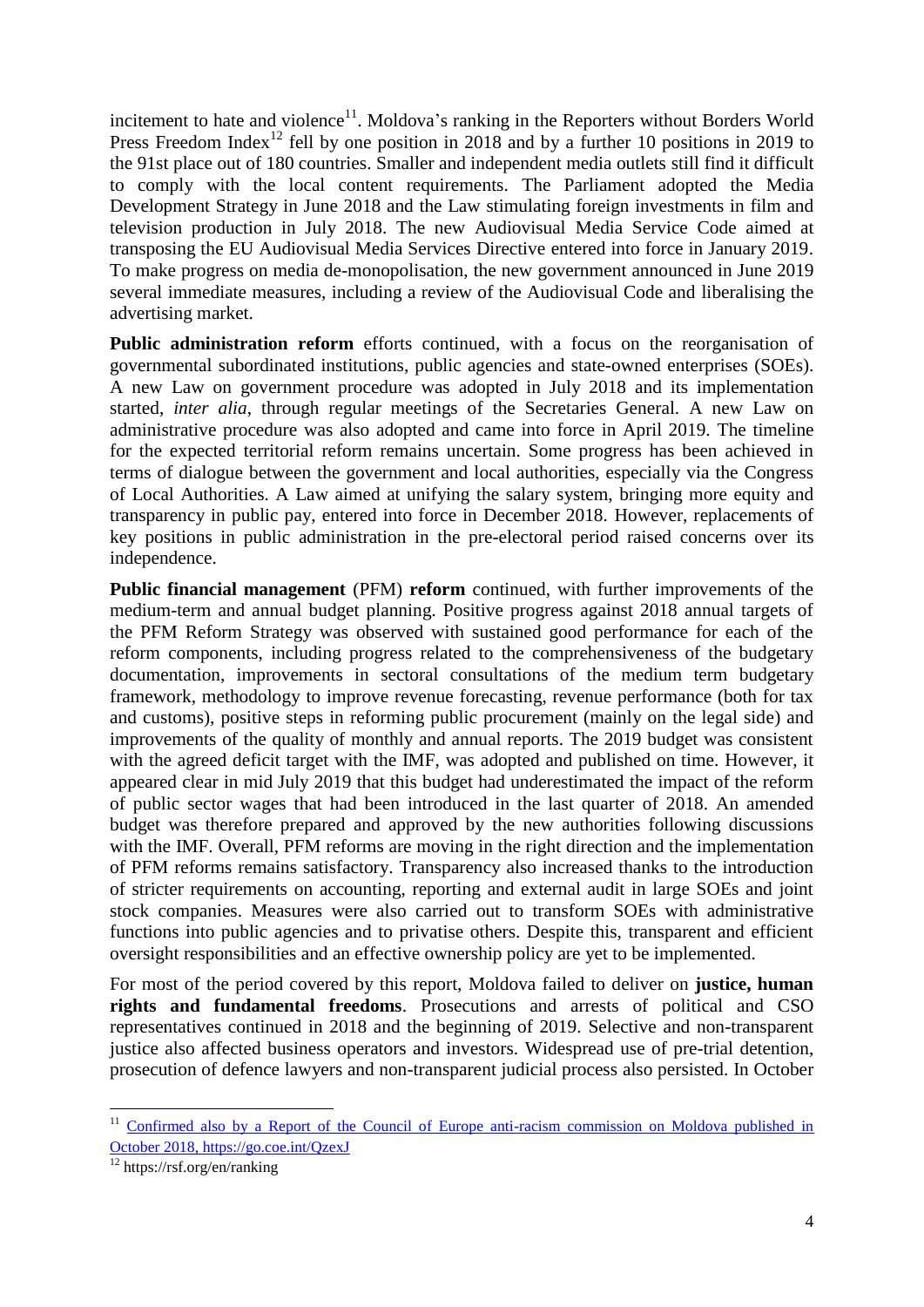2018, the Supreme Council of Magistracy supported a proposal of the Disciplinary Board on the controversial dismissal of a judge involved in a land dispute with local authorities. There was lack of progress in legal cases with public resonance, such as the death in state custody of a detainee who suffered from mental disorders and the dismissal of a judge on the basis of an opinion from the intelligence services. There are cases of people who are seriously ill being kept in pre-trial arrest, while medical services in penitentiaries are inadequate. Documented cases of this problem have been acknowledged by the Council for Preventing and Eliminating Discrimination and Ensuring Equality. The new Law on the National Administration of Penitentiaries entered into force in May 2018, aiming to demilitarise the system, decentralise decision-making processes and increase the level of professionalism of employees. However, local stakeholders' institutional capacities to implement strategies remain weak, and conditions in detention centres are below international minimum standards. Following the instalment of the new government, a series of resignations ensued in the judicial and law enforcement sectors. All Constitutional Court judges resigned after an unprecedentedly critical Venice Commission opinion<sup>13</sup> on the rulings of the Court during the recent political crisis. The Superior Council of Magistracy suspended several judges from senior functions and the Parliament changed the leadership of the Security and Intelligence Service, while the Chief Prosecutor for combating organised crime resigned in July 2019.

The new 2018-2022 Human Rights Action Plan was adopted by the Parliament in May 2018. However, its implementation is delayed and secondary legislation still needs to be approved. In the meantime, occurrences of hate speech against Roma, LGBTI (lesbian, gay, bisexual, transgender and intersex) people and immigrants in public discourse have increased<sup>14</sup>. The Parliament did not adopt legislative amendments to increase the capacities of the Council for Preventing and Eliminating Discrimination and Ensuring Equality. In response to a case in which a politician made threats to journalists and opposition figures, the Ombudsman called upon the Parliament to adopt the laws on hate crime voted at first reading in 2016 and repeatedly asked the Prosecutor's Office to investigate the case, but to no effect.

The ratification of the Council of Europe Convention on Preventing and Combating Violence against Women and Domestic Violence, which was signed in February 2017, is still pending. The first ever Strategy to Prevent and Fight Violence Against Women and Girls, covering the period 2018-2022, entered into force in April 2018. The Strategy's aims include improving multi-disciplinary approaches (piloted currently in five districts). In 2018, the first implementation report of the 2017-2021 National Gender Equality Strategy was published, showing some progress on institutional and human capacity building at governmental level. However, there is a lack of appropriate funding and implementation mechanisms are weak.

In May 2018, the government approved the 2018-2019 Action Plan for the National Council for the Protection of Children's Rights. Challenges such as detention conditions, protection of vulnerable children (especially in rural areas), promotion of inclusive education, de-institutionalisation and protection of children with disabilities are yet to be addressed. In October 2018, the government approved material support for newborn children and a daily allowance for children assisted by alternative care services.

A Strategy for **Civil Society** Development covering the years 2018 to 2020 was adopted by the Parliament in March 2018. While the institutional implementation mechanism is still not

**.** 

<sup>&</sup>lt;sup>13</sup> https://www.venice.coe.int/webforms/documents/?pdf=CDL-AD(2019)012-e

<sup>&</sup>lt;sup>14</sup> Reported by the Council of Europe in Fifth report on the Republic of Moldova (adopted on 20 June 2018 / published on 2 October 2018). Available at: [https://www.coe.int/en/web/european-commission-against-racism](https://www.coe.int/en/web/european-commission-against-racism-and-intolerance/republic-of-moldova)[and-intolerance/republic-of-moldova](https://www.coe.int/en/web/european-commission-against-racism-and-intolerance/republic-of-moldova)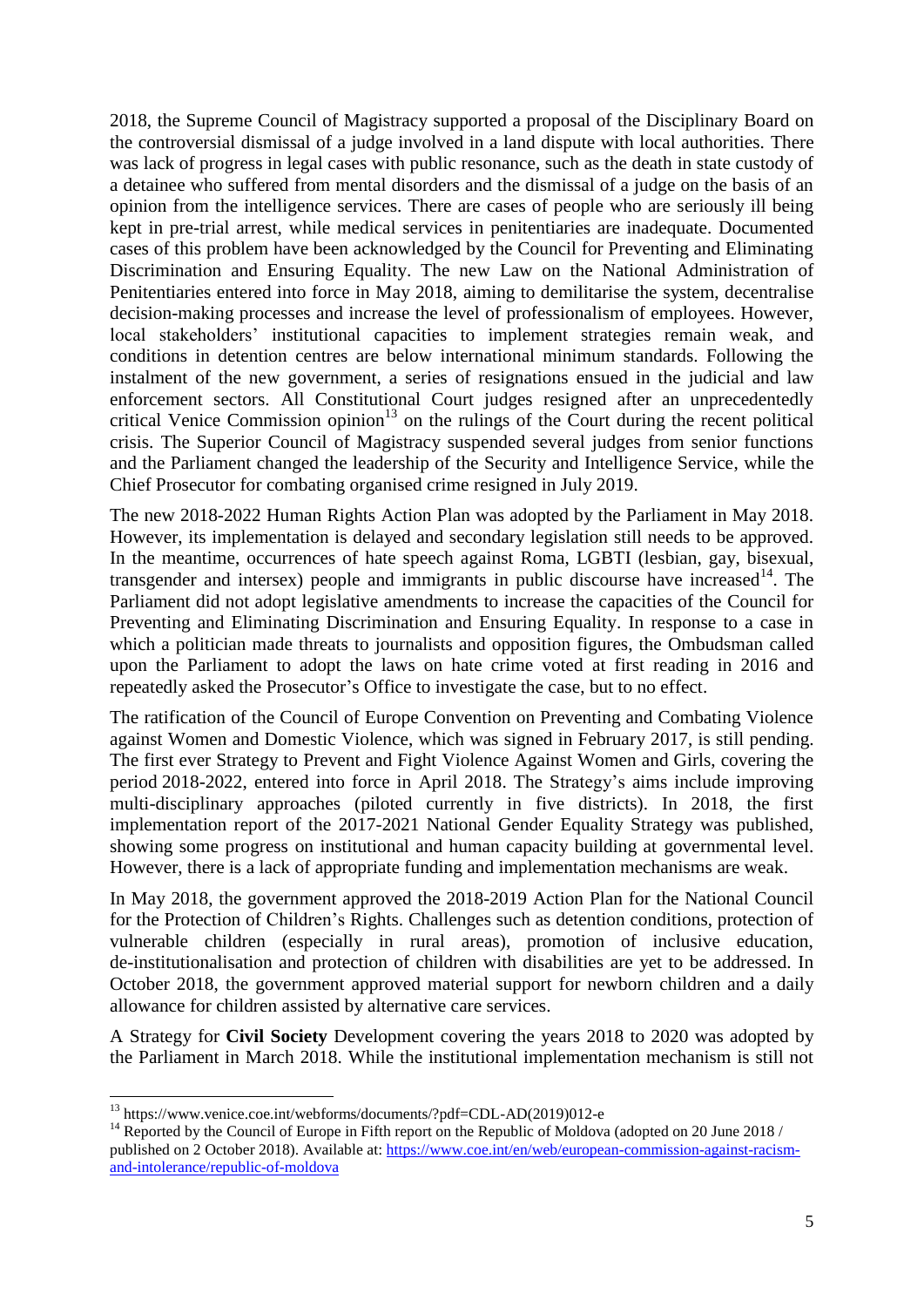fully set up, the governmental regulation is under preparation. In May 2018, the government published a review of its 2017 report on transparency of decision-making<sup>15</sup>, which shows that the number of consulted draft decisions decreased from around 89% in 2014 to 72% for draft laws and 80% for governmental decisions in 2017. Independent CSOs working on election monitoring reported that they were intimated by ruling political parties.

A new draft law on non-governmental organisations, under discussion since 2016, was not approved by the previous Parliament during its mandate. The second year of application of the '2% Law' (which allows citizens to direct 2% of their income tax to CSOs) saw a 30% increase in contributions from the population on the previous year and a doubling of validated fund transfers, also indicating improved methods of implementation<sup>16</sup>. On social entrepreneurship, which is an area with high development potential, secondary legislation for the 2017 legal framework is still under development, including on the establishment of a Social Entrepreneurship Commission.

## *2.2. Foreign and security policy*

Moldova continued cooperating with the EU on international issues. In 2018, Moldova aligned itself with 46 out of 68 EU declarations and Council decisions that it was invited to support (68%), compared to 34 out of 49 (69%) in the previous year. Moldova's participation in EU **Common Security and Defence Policy** missions and operations continued, with two people taking part in the EU Training Mission to Mali. Implementation arrangements are under preparation for the EU-Moldova Agreement on security procedures for exchanging and protecting classified information, which entered into force in January 2018.

The National Programme and Action Plan on the implementation of United Nations Security Council Resolution 1325 and related resolutions on Women in Peace and Security were approved by the government in March 2018. The Deputy Prime Minister for Reintegration is chairing the working group responsible for its implementation.

There is no new **National Security Strategy**, although the Defence Strategy and its 2018- 2022 Action Plan were approved by the Parliament in July 2018. The 2018-2022 Military Strategy and Action Plan, the first documents of this nature since independence, were approved by the government in October 2018. Their aims include supporting Moldova's cooperation with NATO under the Defence and Related Security Capacity Building Initiative.

Under the 2018 Italian OSCE Chairmanship, the Protocol on the mechanism for the participation of vehicles from the **Transnistrian region** in international road traffic was signed and put into operation by Chişinău and Tiraspol. Significant progress was noted in implementing the 2017 agreements on apostillation of Transnistria-issued diplomas, on access to farmlands in the Dubăsari area, and on the functioning of Latin script schools. In May 2018, a round of '5+2' talks took place in Rome. Discussions on implementing the agreement on organising interaction in the field of telecommunications are ongoing.

With support of the European Union's Border Assistance Mission to Moldova and Ukraine (EUBAM), the next phase of joint Ukraine-Moldova **customs control** at the Kuchurhan border crossing point was launched in April 2018. Moldovan authorities have started to apply customs clearing procedures for Transnistrian economic operators registered in Chişinău.

<sup>1</sup> <sup>15</sup> https://cancelaria.gov.md/sites/default/files/document/attachments/raport\_td\_28\_05\_2018\_pdf

<sup>16</sup> http://www.fisc.md/article.aspx?id=9077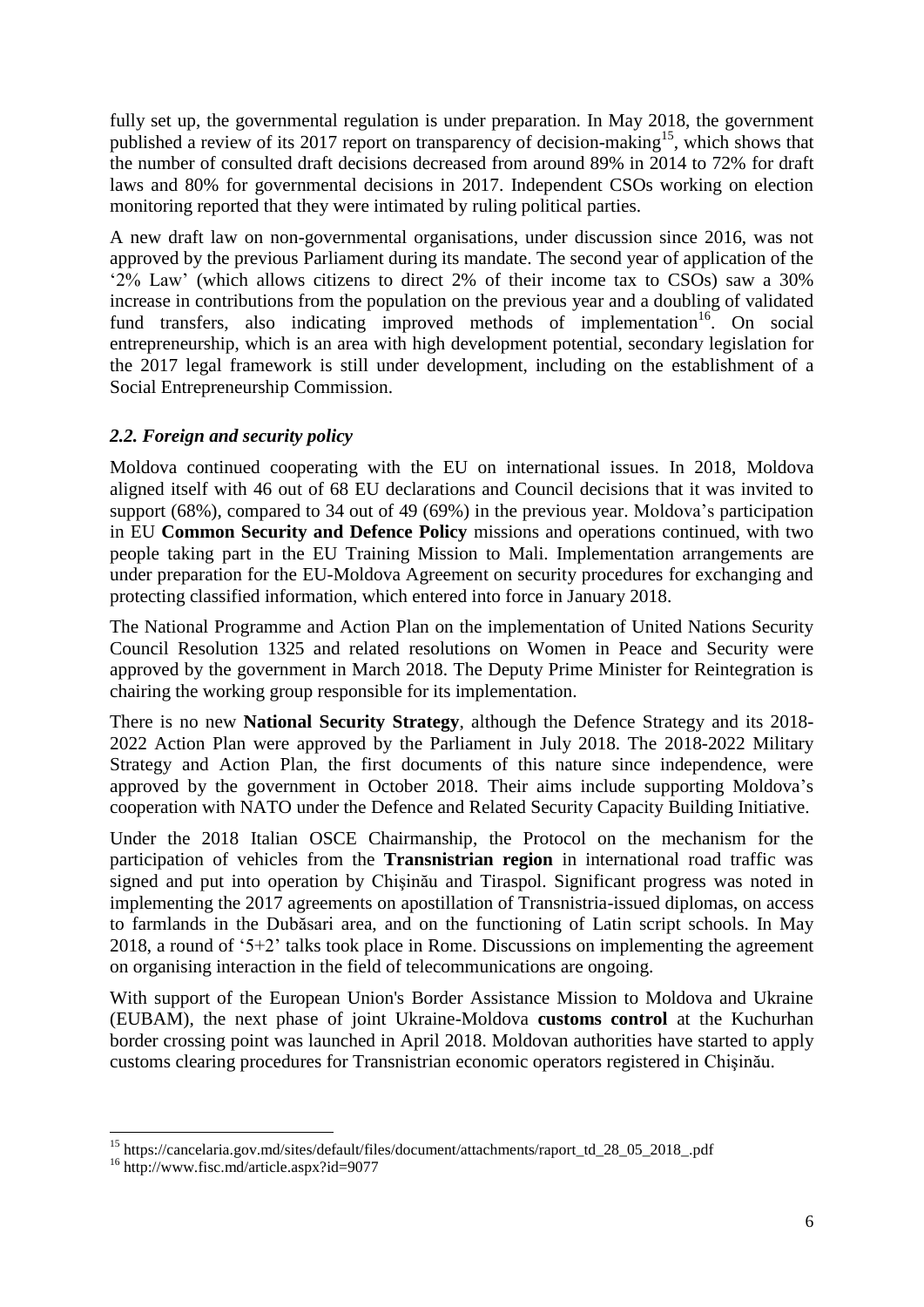Moldova's National Strategy and Action Plan on **Weapons of Mass Destruction** and chemical, biological, radiological and nuclear for the period 2018-2025 have not been adopted yet. The National Information Security Strategy and Action Plan 2019-2024 was adopted in November 2018, including provisions on cybersecurity and on establishing a national cyber emergency response team.

## *2.3 Justice, freedom and security*

The 2018-2024 Justice Sector Reform Strategy was published and put to public consultation on 15 April 2019. Moldova was ranked 132th out of 140 countries in the Global Competitiveness Report 2018 of the World Economic Forum as regards the independence of the judicial system from government influence. According to the 2019 Rule of Law Index of the World Justice Project<sup>17</sup>, the country ranks 97th (out of 126) on criminal justice and 87th on civil justice.

There are many issues related to the **functioning of the judiciary**, which have given rise to very serious concerns. Significant events in this field included: the invalidation of the Chişinău mayoral elections in June 2018; the non-transparent selection and appointment of judges to courts of all instances; the lack of investigation and prosecutorial involvement in the detention of seven Turkish citizens and their expulsion to Turkey; and the lack of tangible results on the asset recovery, prosecution and convictions of the perpetrators of the 2014 banking fraud case, particularly the multiple postponements of the Shor appeal case, which allowed him to actively participate in political life and the electoral campaign. In early June 2019 the Parliament set up a new commission to investigate all circumstances of the 2014 banking fraud. The commission published a request for criminal investigation's initiation against some former high level officials in August 2019. The second Kroll report was published by the Parliament in July 2019.

The Constitutional Court decisions taken between 7 and 9 June 2019 that led to the period of political instability raised international concerns. In his statement, the Secretary General of the Council of Europe<sup>18</sup> requested an urgent opinion from the Venice Commission on the Constitutional Court's rulings. Following the Venice Commission's opinion of 24 June 2019 stating that the Court's decisions were groundless and politically biased, the Constitutional Court's judges resigned, allowing the appointment of new judges.

Further points of concern are: a prevalent mentality of excessive hierarchy and a culture of obedience and deference to the Supreme Council of Magistracy and the Supreme Court; the risk that judges be subjected to criminal investigation for 'unlawful judicial acts'; nontransparent decisions by the Superior Council of Magistracy on the selection, appointment, career, evaluation, dismissal and investigation of judges; a five-year initial appointment period for judges, affecting judicial independence and impartiality; the lack of a comprehensive Justice Sector Reform Strategy since 2017; and the excessive use of closed hearing procedures in high-profile cases of public interest.

In July 2018, the Parliament adopted amendments improving disciplinary procedures for **judges**, including the strengthening of the judicial inspector's role. The amendments entered into force in September 2018. In October 2018, amendments to the Law on judicial organisation and the Law on the status of judges were published, improving the selection

 $\overline{a}$ 

<sup>&</sup>lt;sup>17</sup> https://worldjusticeproject.org/

<sup>&</sup>lt;sup>18</sup> https://www.coe.int/en/web/portal/-/statement-by-the-spokesperson-of-the-secretary-general-on-the-situationin-moldova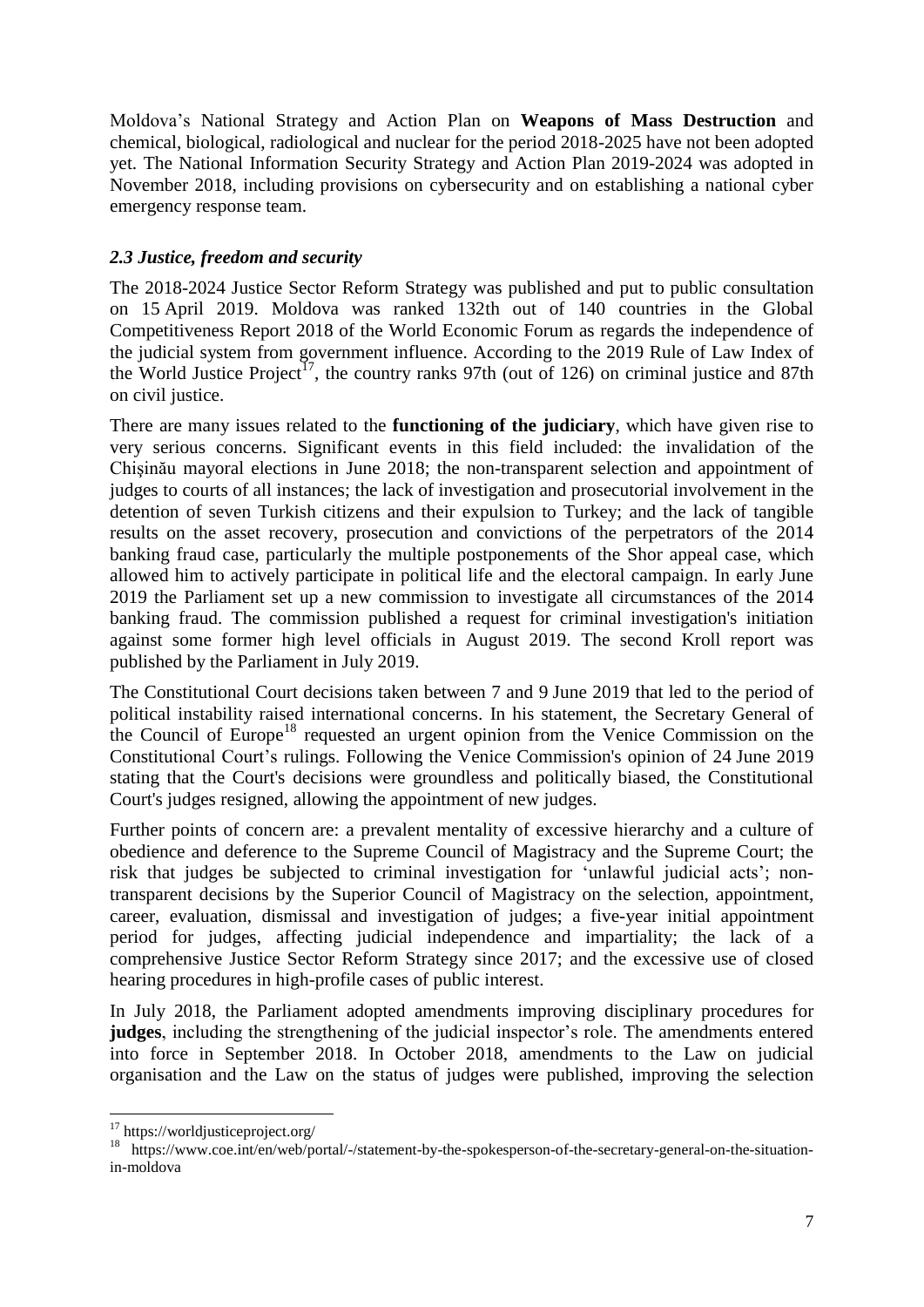criteria for judges and providing for periodic selection and promotion of judges based on merit and increased transparency. Judges will not be able to seek promotion when they are Members of the Superior Council of Magistracy. These changes are important for the transparency of the Superior Council of Magistracy and are a step towards increased functional autonomy for judicial inspection in Moldova. However, implementation of these amendments is lagging behind. The reorganisation of the **courts** (the 'new judicial map') is to be achieved by 2027. A new integrated case management system and the Prosecution Service's information system (Prosecution 'e-Case') is being tested. There has been an overall increase in the backlog of court cases, caused in part by delays in the staff selection process in the Prosecutor General's Office as well as in the specialised Anticorruption Prosecutor's Office and the Organised Crime and Special Cases Prosecution Office. In June 2019, the new Parliament approved at first reading amendments to the Law on the **Prosecutor General** and discussions on reforming this service continue. At the same time, the selection process of the new Prosecutor General is ongoing.

A number of actions took place in the area of the **prevention and fight against corruption, fraud and conflict of interest**. These focused on strengthening institutional integrity and preventing, detecting and deterring corrupt behaviour among civil servants. The Law on Whistle-Blowers, which establishes a mechanism for reporting integrity incidents, irregularities and abuses, and which provides protection for whistle-blowers, was adopted in July 2018 and entered into force in November 2018. The monitoring mechanism under the 2017-2020 National Integrity and Anticorruption Strategy 2017-2020 was made operational through three monitoring groups, consisting of key institutions and CSOs active in the anticorruption sector. The 2017-2020 progress implementation report for the Strategy showed slow progress for 2017. Out of 98 actions, 27 were fully implemented, 64 were partly achieved or ongoing, and 7 had not been achieved, while 8 out of 9 sectoral anticorruption plans were approved by the government. Public consultations were concluded on the remaining two plans (on the environment and agri-food) and their approval is pending. The draft law on increasing financial penalties in corruption cases has been under discussion in the Parliament since June 2016.

Secondary legislation for the Law on **preventing and combating money laundering and terrorism financing** was developed and approved in September 2018. However, the Liaison Officers Network under the Financial Intelligence Unit (FIU), and the inter-agency antimoney laundering (AML) coordination body — the Risks Analysis Centre, have not yet been established. The draft law on the procedure for identifying violations in the area of money laundering and terrorism financing and for the imposition of fines is still under consideration. Selective implementation of this legislation and selective use of existing tools remain concerns. Moldova can now join the EU Member States' network of FIUs, following approval by Europol's Management Board in October 2018. To do so, the Moldovan authorities need to send Europol a formal request to add Moldova's FIU to the Operational Agreement with Europol as a competent authority.

In October 2018, the Council of Europe's Moneyval<sup>19</sup> Committee of Experts conducted an assessment of the technical compliance and effectiveness of state and private sectors in implementing international AML and counter-terrorism financing standards. The assessment was completed in July 2019. The adoption of capital amnesty legislation in July 2018 as part of the fiscal reform package was done without public discussion and assessment by responsible international AML institutions, and despite international partners' negative

1

<sup>&</sup>lt;sup>19</sup> Committee of Experts on the Evaluation of Anti-Money Laundering Measures and the Financing of Terrorism.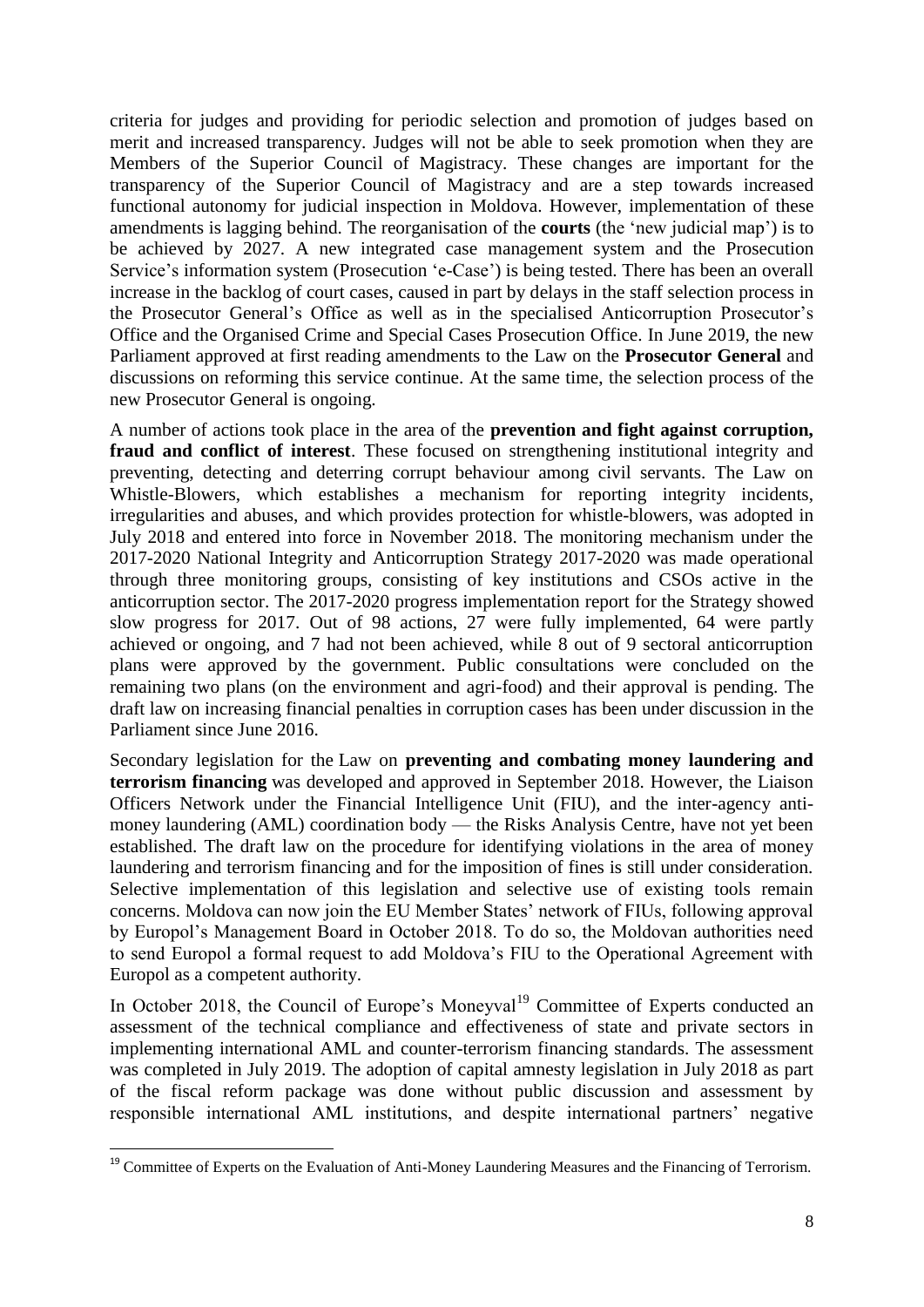reactions to similar initiatives in the past. The Capital Amnesty Programme was completed in March 2019, without providing transparent and detailed public information on its results.

The **Citizenship-by-Investment** Programme, granting Moldovan citizenship in exchange for investment, was launched in November 2018. The Law on the Programme was adopted in 2016 and amended in May 2018. The Programme raised questions with regard to security and its compliance with the AML measures; these issues were raised during the November 2018 EU-Moldova Association Committee. In June 2019, the new Parliament adopted at first reading a new draft law suspending the Programme for four months.

On the **national assets recovery** system, there is a need for an effective inter-agency cooperation mechanism between all state institutions involved in the prevention, investigation and prosecution of serious crimes, and for a system to manage seized criminal assets. In June 2018, a Strategy was approved on the recovery of the stolen assets from three commercial banks affected by the 2014 banking fraud. The Strategy includes a description of the fraud, the investigation and recovery measures, the institutions responsible for the recovery process, as well as general provisions on international cooperation and legal assistance. However, publically available information on the results of the investigations into the fraud is lacking, including data about final court decisions, convicted persons, confiscated assets and assets repatriated from foreign countries. Very limited information on the Strategy's results is included in the 2018 Prosecutor's General Office annual activity report and a report on the first year of the Strategy's implementation is yet to be published.

An e-declaration system was established by the **National Integrity Authority** and became mandatory in January 2018, together with a mechanism for filing civil servants' assets and conflict of interest statements. In the Authority's new organisational structure, the Agency had a staff of 76, of which 46 are integrity inspectors, though by the end of June 2019 only 9 inspectors had been selected as a result of 3 public competitions. In addition to the challenges in recruiting integrity inspectors (the salary for future integrity inspectors has been drastically reduced under the new Law on the unitary salary system), the Authority has largely refused, in contradiction to the law, to work with CSOs and journalists who brought to its attention substantiated cases of corruption. Contrary to the legal requirements, the Authority has not published the conclusions of their verifications. As regards the screening of candidates in elections, the Authority is entitled to issue integrity certificates valid for 3 months from the date of issue. Further concerns about the Authority's independence stem from its selective delivery of certificates of integrity to individuals convicted of jail sentences. In August 2019 the government formed the Coordinating Council and Consultative Bureau for anti-corruption and justice reform under the direct supervision of the Prime Minister.

In March 2018, the government adopted its 2018-2023 Strategy to Fight and Prevent **Trafficking in Human Beings**, together with an Action Plan covering 2018-2020. The Permanent Secretariat of the National Committee on Combating Trafficking in Human Beings under the State Chancellery was given a central role in leading the implementation of both the Strategy and the Action Plan. In September 2018, the Permanent Secretariat of the National Committee on Combating Trafficking in Human Beings was merged with other permanent secretariats under the State Chancellery, which led to a significant reduction of its staffing.

In November 2018, the government approved the National Strategy for **Integrated Border Management** (IBM) for 2018-2023, the main policy document that reflects the state's vision for IBM. The EUBAM is continuing its work and also contributed to the Border Management Strategy, promoting the IBM European concept, and will support its implementation within its mandate. In December 2018, the Palanca border crossing point operated jointly by customs and border guards from Moldova and Ukraine was put into operation for passenger traffic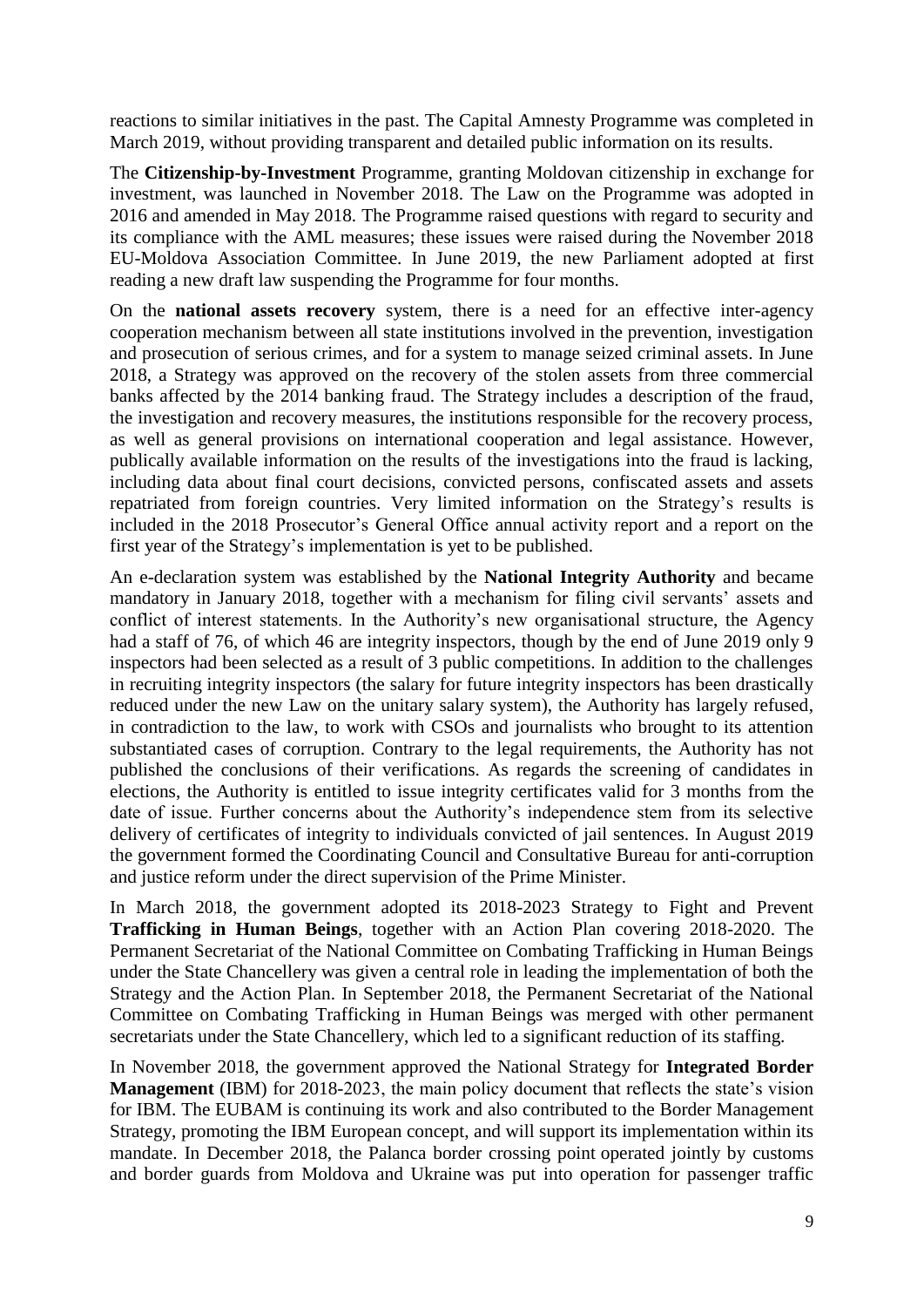following EU investment. In February 2019, the border crossing point was also opened for cargo traffic.

On **cybercrime and cyber security**, the competent law enforcement authorities have proven to be a valuable partner for Europol in investigations into cyber criminality. However, cooperation between the public sector and private sector  $-$  as provided for in the 2001 Budapest Convention on Cybercrime – needs to be developed and a national governmental CERT (computer emergency response team) established. During the reporting period, a National Information Security Strategy for 2019-2024 and an implementation plan, which includes establishing a national CERT, were debated in the Parliament.

The General **Police** Inspectorate continues to implement its 2016-2020 Police Development Strategy, supported by the EU. Significant steps forward were taken, such as the publication in 2018 of the first ever police career guide and the creation of anti-corruption and AML units within the service. Significant progress was also made in the nationwide rollout of the concept of community policing. The police continue to maintain productive working relationships with CSOs, and cooperation agreements are in place with a number of them. However, CSOs have expressed criticism of the police's handling of mass demonstrations in summer 2018 and early 2019 and raised the question of whether there is targeted political influence in the functioning of the police. The spectre of political influence over the police came to the fore in June 2019 when the (now former) Head of the General Police Inspectorate refused to take orders from the newly installed government. Staff turnover continued to be high, affecting the sustainability of reforms.

The National Centre for Personal **Data Protection** (NCPDP) made significant progress on developing a legislative framework for the protection of personal data. Two draft laws, one on personal data protection, aiming at incorporating requirements from the EU's General Data Protection Regulation<sup>20</sup>, and one on the NCPDP were adopted by the Parliament at first reading in November 2018. Over the past year, the NCPDP has received additional staff and training under an EU-funded twinning project.

## *3. Economic development and market opportunities*

## *3.1 Economic development*

In 2018, the gross domestic product (GDP) increased by 4.0% in real terms, slightly down on the 4.7% expansion recorded in 2017. **Growth** was driven by a surge in investments (up by 14.0% year on year) – following a sharp increase in public investment, but also a resurgence in lending – and to a lesser extent a rise in household consumption (3.2%), the latter supported by growing remittances and real wages. Growth for the first quarter of 2019 was 4.4% and still investment-driven. Surprisingly, consumption growth was lagging behind, despite a large increase in wages. Lower remittances and higher inflation are likely to moderate growth, which is projected to decelerate to 3.4% in 2019.

**Inflation** slowed down sharply in 2018 to finish the year at 0.9%, well below the target corridor of  $5\%$  +/- 1.5 percentage points. Disinflation was primarily due to base effects, currency stability and cuts to some administrative prices such as electricity. After strong appreciation in recent years, the local currency held broadly steady in much of 2018 at around MDL<sup>21</sup> 19.50 per  $\epsilon$ . The National Bank of Moldova has kept the base interest rate at 6.5%

<sup>1</sup>  $^{20}$  EU Regulation 2016/679.

<sup>21</sup> Moldovan leu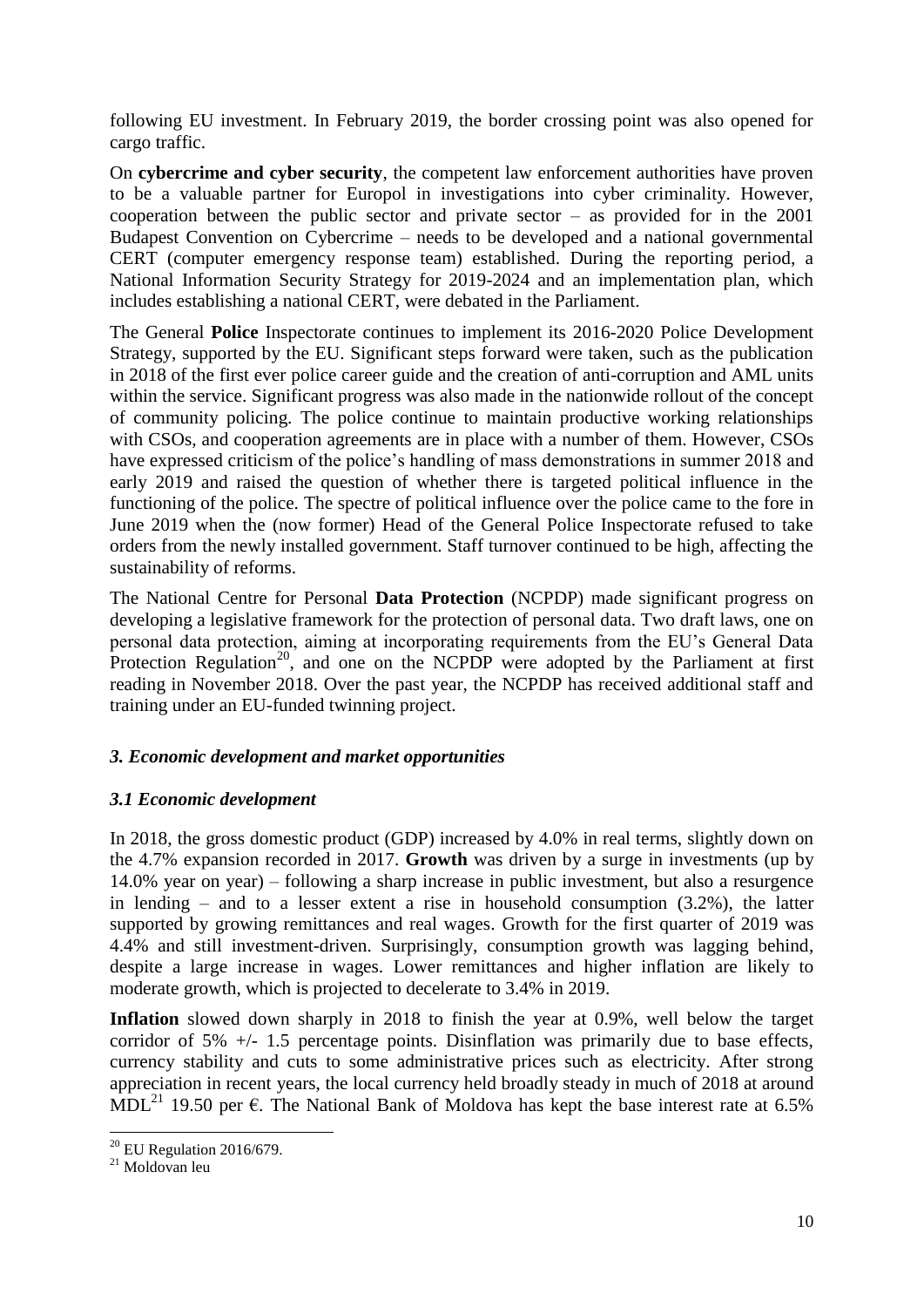from 2017 to this year despite strong disinflation in 2018, as credit activity picked up in 2018, in particular during the second half of the year.

Inflation has picked up in 2019 (at 4.6% year on year in May), following some depreciation of MDL (to around MDL 20.50 per  $\epsilon$ ) and large increases in public sector wages. As a response, the National Bank of Moldova raised the base interest rate from 6.5% to 7.0% in June 2019. Inflation is expected to reach, and peak, at 8.0% in the fourth quarter  $2019^{22}$ .

The estimated budget deficit of 0.9% of GDP in 2018 was significantly smaller than the 2.9% target following better-than-expected revenue performance and delays in spending. Revenues in 2018 increased by 8.6% compared to 2017 on the back of solid growth and tax administration reforms. Under-execution of spending is linked to delays in implementing larger investment projects with external financing.

The **fiscal situation** has deteriorated significantly in 2019 following cuts to personal income tax rates and the increase in public sector wages and social packages. Specifically, a fiscal reform package was adopted in July 2018 and entered into force in October 2018. It includes the introduction of a single flat rate income tax of 12% (the earlier progressive system had two different rates, at 7% and 18%), a doubling of the threshold for deduction of personal income tax to MDL 24,000 (around  $E1,200$ ) and a reduction of social contributions from 23% to 18% of wages. Tax incentives were introduced for some sectors in the service industry (hotels, restaurants and taxis). In addition, a capital amnesty was announced for previously undeclared assets initially involving a payment of 3% of the newly-declared value, a cancellation of fines if past unpaid taxes are being paid (tax amnesty), and a downgrading of penalties and decriminalisation of some financial-economic crimes. Following IMF demands, the tax reform was amended in November 2018, including increasing to 6% the percentage of the newly-declared value to be paid in the capital amnesty. Further measures have been taken, as part of an understanding reached between the Moldovan government and IMF staff in July 2019 on the combined fourth and fifth programme review.

Important fiscal measures were adopted and promulgated in summer 2019 including a broadening of the tax base for capital gains, a removal of the personal exemption of the income tax for high incomes and an increase in the value-added tax for hotels and restaurants.

Robust growth and improved fiscal performance in 2017 and 2018 helped improve Moldova's debt metrics. Public debt decreased to 30.9% of GDP at the end of 2018 from 32.7% at the end of 2017. External public debt is 57% of the total and amounted to EUR 1.46 billion. About 80% of the central government debt is long-term, mostly with International Financial Institutions and the rest with bilateral creditors. Short-term debt is mostly internal.

The 12-month rolling **current account deficit** widened significantly in the first quarter of 2019 to 10.6% of GDP compared to 7.0% of GDP one year earlier. The deterioration reflects rapid growth in non-energy imports fuelled by the appreciation of the currency in recent years, which outpaced strong growth in exports.

**Remittances** increased by 12% year on year in 2018. Most of the increase comes from EU countries. Net foreign direct investment, which has only been recovering slowly since the banking crisis in 2014-2015, reached 1.7% of GDP in 2018, but is still significantly lower than before the crisis.

**<sup>.</sup>** <sup>22</sup> [http://bnm.md/en/content/inflation-report-no3-august-2019.](http://bnm.md/en/content/inflation-report-no3-august-2019)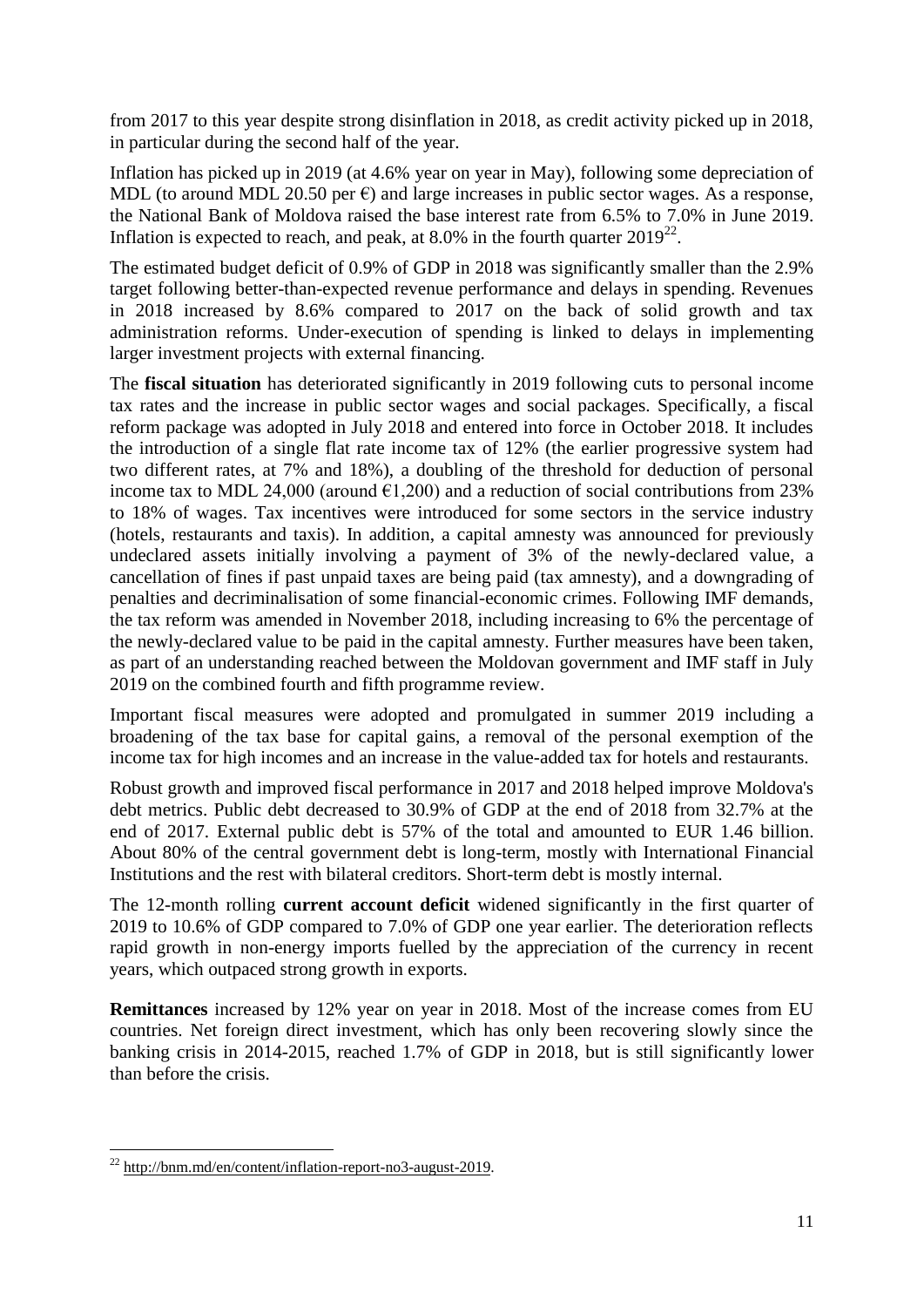The **reserves level** is still well above the target stipulated in the IMF programme, even though the central bank continued to build up international reserves in the course of 2018 to EUR 2.63 billion at year-end or about 5 months of imports of goods and services. However, in the first months of 2019, international reserves fell back to EUR 2.46 billion, following central bank's interventions to keep the currency stable in the pre- and post-election period.

Total **external debt** has continued to decrease, reaching 64.6% of GDP at the end of 2018, down from 67.5% of GDP at the end of 2017.

On **taxation**, efforts continued on legal approximation with EU legislation. New rules were adopted on value added tax and excise duty, and the tax administration was reformed. The efforts have resulted in sustained growth in tax revenues. The country is in the process of joining the Organisation for Economic Co-operation and Development Global Forum for the exchange of information with foreign tax administrations.

The situation in the **banking sector** appeared stable during 2018. The European Bank for Reconstruction and Development (EBRD) and other European banking groups obtained control over more than 70% of the banking sector, compared to less than  $20\%$  in  $2016^{23}$ . There are high liquidity reserves at the commercial banks which are expected to increase their lending activities. There has been no tangible progress in the investigation of the massive banking fraud that was exposed in 2014 and there was no substantial recovery of assets, although the Asset Recovery Strategy was presented in June 2018 by the country's law enforcement agencies. Most amounts collected during the recovery process came from the sale of remaining assets of the three banks.

The implementation of the Law on **statistics** continued, with the government's approval of the Regulation on the activity of the National Council for Statistics in March 2018.

Overall legislation aimed at achieving transparency in line with best practices on the **privatisation** of SOEs is still to be strengthened. Steps were taken to improve the legal framework on **concessions and public-private partnerships**, with a law aimed at achieving approximation with EU legislation adopted in July 2018. However, transparent and efficient oversight and the implementation of an effective state ownership policy are lacking. The Air Moldova privatisation and the construction of the Chişinău Arena raised concerns among various stakeholders about whether legal proceedings were being carried out in line with the legislation and best practices.

Corruption, lack of trust in the judiciary and incoherent policies affected the overall **business environment and investment climate.** In 2018, Moldova fell three positions in the World Bank Doing Business Report<sup>24</sup>, ranking 47th out of 190 countries. The reform of inspections and controls, whose end result should be a single functioning system ('one-stop shop') has not been finalised.

Moldova also lacks a proper **industrial and enterprise policy**. An industrialisation strategy for 2019-2030 is currently under development.

On **agriculture and rural development,** some steps were taken to follow up on the mid-term review of the 2014-2020 National Strategy for Agriculture and Rural Development, which was completed in February 2018, with the support of the European Neighbourhood Programme for Agriculture and Rural Development. Measures to improve living and working

<sup>1</sup> <sup>23</sup> Source: National Bank of Moldova

<sup>&</sup>lt;sup>24</sup> https://www.doingbusiness.org/en/doingbusiness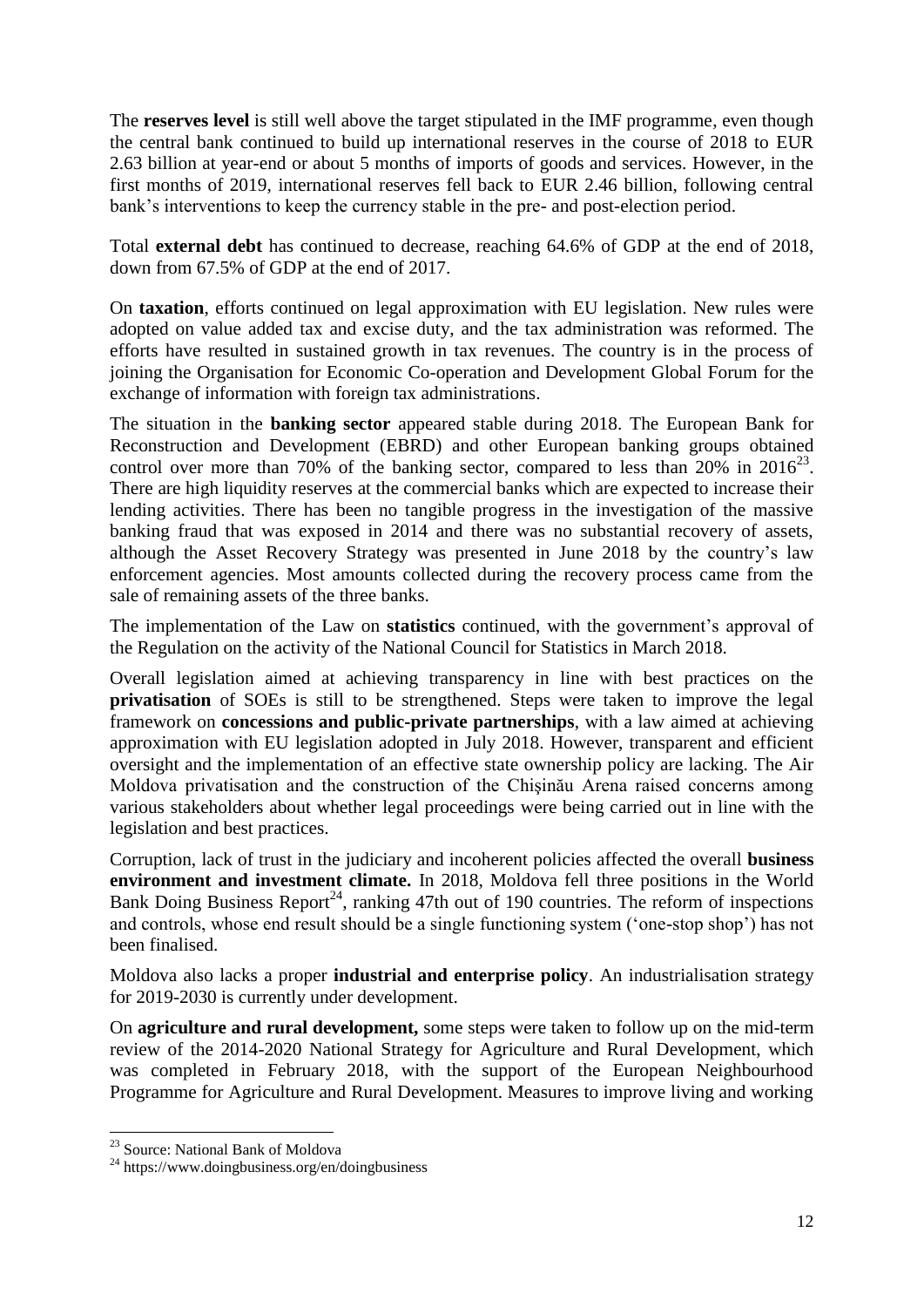conditions in rural areas were included in the Strategy's Action Plan. The government approved subsidies for individuals, based on pre-investment principles and advance payments. The subsidies' main objectives are to encourage creation of small businesses run by young and female farmers, to improve their economic performance, create new jobs and increase investments in innovative technologies. Some amendments to the Law on the principles of subsidising agricultural producers were adopted in November 2018 to reflect the policy update in line with the Strategy. These provide for the introduction of rural development support measures to improve living conditions and the sustainable use of land and water resources.

In line with the 2016-2020 National Strategy for **Regional Development**, selected projects were proposed through the National Fund for Regional Development (NFRD). The National Coordination Council for Regional Development has met regularly to oversee the spending of NFRD funds. A potential issue on regional development remains the reduced focus on specific regional development policy. This is because agricultural and environmental commitments stemming from the AA/DCFTA require more efforts and resources. Legal approximation in line with the AA/DCFTA is in progress, but with substantial delays on organic farming. Support to local development strategies was designed and initiated under the 'Mayors for Economic Growth' initiative (involving the Cimişlia and Edineţ districts and the Gagauzia autonomous region) as well as through the selection of focal regions for EU action in future programmes.

Moldova was part of a 2-year pilot project on 'Smart specialisation and organisational development in enlargement and Horizon 2020 associated countries', launched by the European Commission in 2016. The project included institutional capacity building and guidance on the development of national and regional smart specialisation strategies. In 2019 work on a pilot strategy for smart specialisation was launched with a view to defining the investment priorities for regional policy.

Moldova is playing an active role as a full partner in the EU macro-regional strategy for the Danube Region, in which it serves as co-coordinator of the priority area on 'People and Skills'. The Ministry of Agriculture, Regional Development and the Environment has appointed a national coordinator for the strategy. However, due to a lack of financial resources, Moldova's participation in the strategy is limited. The Ministry is also preparing an urban revitalisation plan, which should be the basis for the future policy aiming to support bigger cities and create urban-rural linkages. The national 'Start for Youth: Sustainable Business at Home' Programme began to be implemented in February 2019.

The new Law on **employment** promotion and unemployment insurance entered into force in early 2019. It includes new employment services for employers and jobseekers as well as new active labour market policy measures. The new law also transfers the payment of unemployment contributions to the National Social Insurance Office. The National Employment Agency will need to make every effort to strengthen its staff capacity to provide employment services and implement the new active labour market measures.

The unemployment rate dropped to 3% in 2018. Youth unemployment among 15-24 year olds and 15-29 year olds followed this positive trend, dropping to 7.4% in 2018 from 11.8% in  $2017^{25}$ . The rate of those neither in employment, nor in education or training (15-29 years) remains high at 27.1%. In contrast, the activity rate increased to 43.3% in 2018 from 42.2% in

1

<sup>&</sup>lt;sup>25</sup> Source: National Bureau of Statistics

http://statistica.gov.md/public/files/publicatii\_electronice/Moldova\_in\_cifre/2019/Breviar\_en\_2019.pdf.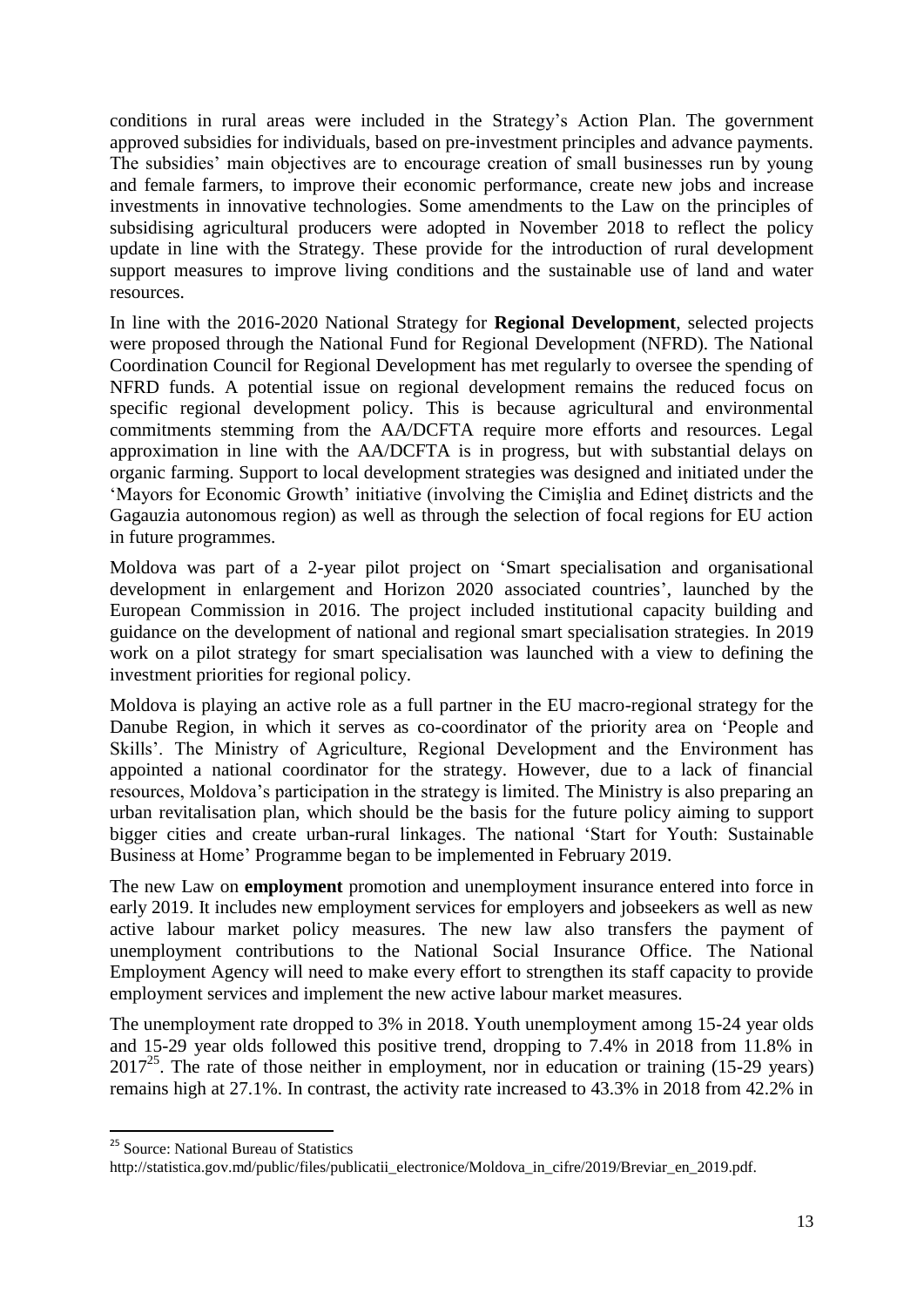2017. Employment rate also grew to 42.0% in 2018, in comparison with 40.5% in 2017<sup>26</sup>. In 2018, the agricultural sector accounted for 36.1% of employed people. Over the last 4 years, this share has slightly increased, especially due to the services sector accounting for a smaller share of the employed population. One third of the working population remains employed in the informal economy (34.7%). The 2019 Annual Action Plan for Employment was approved in February 2019.

According to the Moldovan authorities, 28 out of 39 relevant EU Directives<sup>27</sup> in the employment field have been transposed into the national legislation: 7 out of the 8 Directives on labour relations, 12 out of 25 on occupational safety and health (OSH), and 5 out of 6 on non-discrimination and gender equality, including 4 which were only partially transposed.

The inspection system in the field of OSH remains dysfunctional and is still not compliant with International Labour Organisation standards. In this context, the government has returned the task of investigating accidents at work to the State Labour Inspectorate for one year. New amendments to the Law on state control over entrepreneurship were approved and published in August 2018, laying down new restrictions on inspections.

On **public health,** progress was made on implementing the Law on medical devices thanks to the approval of three government decisions in July 2018. Work was undertaken on the draft law on medicines, which has to be submitted to the government for approval. The 2019-2028 National Strategy on Antimicrobial Resistance has been prepared but has not yet been approved. The primary health care reform, which includes a new system of family doctor practices, was approved in July 2018. The 2018-2022 National Programme on Sexual and Reproductive Health and Rights was approved by the government in July 2018. This was followed in September 2018 by the adoption of the 2018-2020 Anticorruption Action Plan and a new IT-based system for the procurement of medicines and medical devices. A number of activities and joint actions were carried out under the 2014-2020 EU Health Programme.

## *3.2 Trade and trade-related matters*

Moldova's **trade** continued to grow in 2018 and the EU consolidated its position as Moldova's main trading partner. In 2018, the total trade between the EU and Moldova grew by 14% compared to 2017, to slightly over  $64.6$  billion. Over the reporting period, EU exports to Moldova increased by 13%, from  $\epsilon$ 2.44 billion to  $\epsilon$ 2.76 billion, while EU imports from Moldova increased by 16%, from  $\epsilon$ 1.61 billion to  $\epsilon$ 1.88 billion (in 2018, the EU accounted for around 70% of Moldova's total exports and 50% of total imports). Exports of plums and table grapes exceeded the zero-duty tariff rate quotas (TRQ) agreed in the DCFTA. As regards the triggers in the anti-circumvention mechanism (ACM), in 2018 those levels were exceeded for wheat, maize and processed cereals (ethanol). Moldova requested in 2017 an increase of certain TRQs and trigger volumes under the ACM; an agreement at negotiators' level between the Commission and the Moldovan authorities was reached in July 2019 (pending formalisation). The agricultural sector has benefited the most from the DCFTA since its entry into force, with a 44% growth in exports. Industrial exports increased by 11% so far. In terms of EU imports from Moldova in 2018, the share of agricultural goods stood at 31% while nonagricultural goods represented 69% of imports. Agricultural goods constituted 10% of EU exports to Moldova, with 90% of EU exports being non-agricultural. However, the Parliament

1

<sup>&</sup>lt;sup>26</sup> http://statistica.gov.md/newsview.php?l=ro&idc=168&id=6328.

 $^{27}$  Annex III to the EU-Moldova Association Agreement.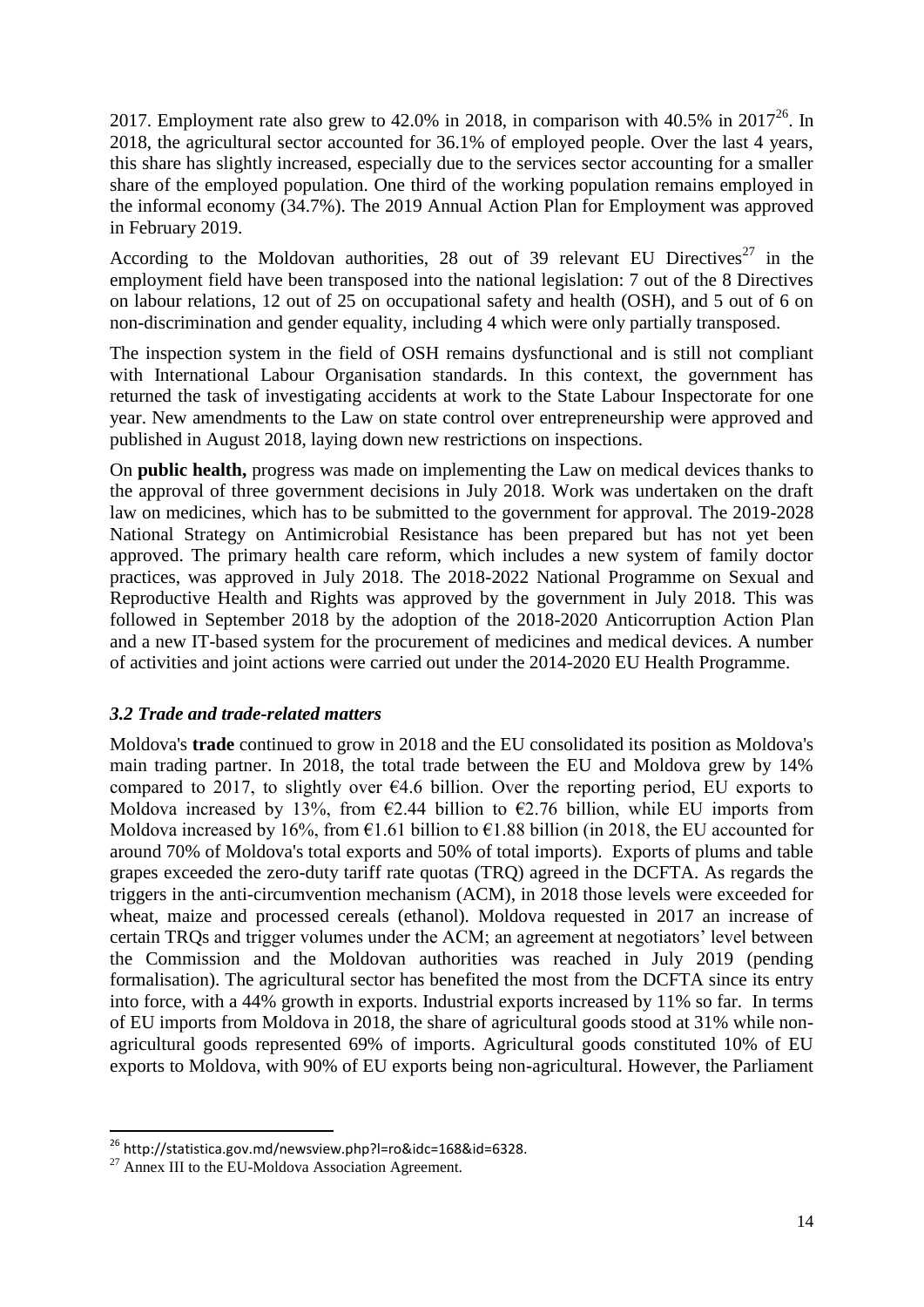approved at first reading amendments to the Domestic Trade Law, which if adopted by the Parliament would breach Moldovan DCFTA and World Trade Organisation commitments.

The trade facilitation measures which allow to keep the EU market open to goods from Transnistria have been reviewed twice since January 2016; on this basis the EU-Moldova DCFTA's provisions have been applied on the entire territory of Moldova.

On **technical barriers to trade and market surveillance,** horizontal legislation was adopted. Work on approximation of sectoral legislation is in progress, although there are certain delays caused by the complexity of the legislation, lack of capacity and financial resources.

As regards **sanitary and phytosanitary standards**, the new organisational structure of the National Food Safety Agency was approved in June 2018 following the reform of central public administration. The new structure supported the launch of the optimisation process for laboratories and reflected the newly assumed responsibilities of the Agency on the production and circulation of wine and alcoholic beverages, consumer protection in the food sector, occupational safety, and compliance with licensing conditions in related fields. Activities aimed at increasing Moldova's capacities to export products of animal origin need to continue.

Legal approximation according to the AA/DCFTA is in progress, although with substantial delays on animal health. **Laboratory diagnostic** capacity for monitoring and surveillance of animal diseases as part of official controls remains weak.

On **customs** and trade facilitation, a draft roadmap for the future mutual recognition of the respective Authorised Economic Operator (AEO) Programmes was already shared in 2017, but no significant progress was made in the meantime. One pilot project with Romania is still in force, only foreseeing a unilateral recognition of Romanian AEO and not vice versa. The new Customs Code, transposing provisions of the Union Customs Code, was presented for government's approval twice in 2018 but has not been adopted yet. Overall, progress in the customs area was affected by certain amendments approved by the Parliament in July 2018. For instance, there are concerns about the new threshold for launching criminal investigations into smuggling and for allowing the sale of fuel in duty-free shops as they would create fiscal risks and raise risks of smuggling.

Efforts to strengthen **banking** governance and risk management, to remove unfit shareholders and to improve the financial shape of banks continued under the new Law on banking activity, which entered into force in January 2018. The deposit insurance scheme was strengthened by increasing the scope of deposit insurance and the level of coverage it can provide, and by raising fund financing. Moldova's macro-financial stability framework was enhanced through the adoption of a new law on the Financial Stability Committee.

Vulnerabilities remain in the **insurance sector**, while the rapidly growing volume of credit by non-bank credit institutions raises concerns. Moldova remains the smallest insurance market in Europe and is underdeveloped, stagnant, vulnerable and dependent on heavily motor third party liability. The viability of the insurance market is jeopardised by weak internal governance, low capitalisation, overvalued assets, under-estimated technical provisions, avoidance in the paying of claims, artificially lowered prices (below costs) of insurance policies and the creation of companies solely for reinsurance activities. A number of market participants complained that using the pretext to increase payments discipline, the legal amendments to the Insurance Law, which entered into force in December 2018, introduced changes restricting activities of the market brokers, putting further pressure to monopolise the market that could also affect financial stability of some insurance companies. The new Law on non-banking credit organisations, which entered into force in October 2018, goes some way towards strengthening governance, risk management and consumer protection. However,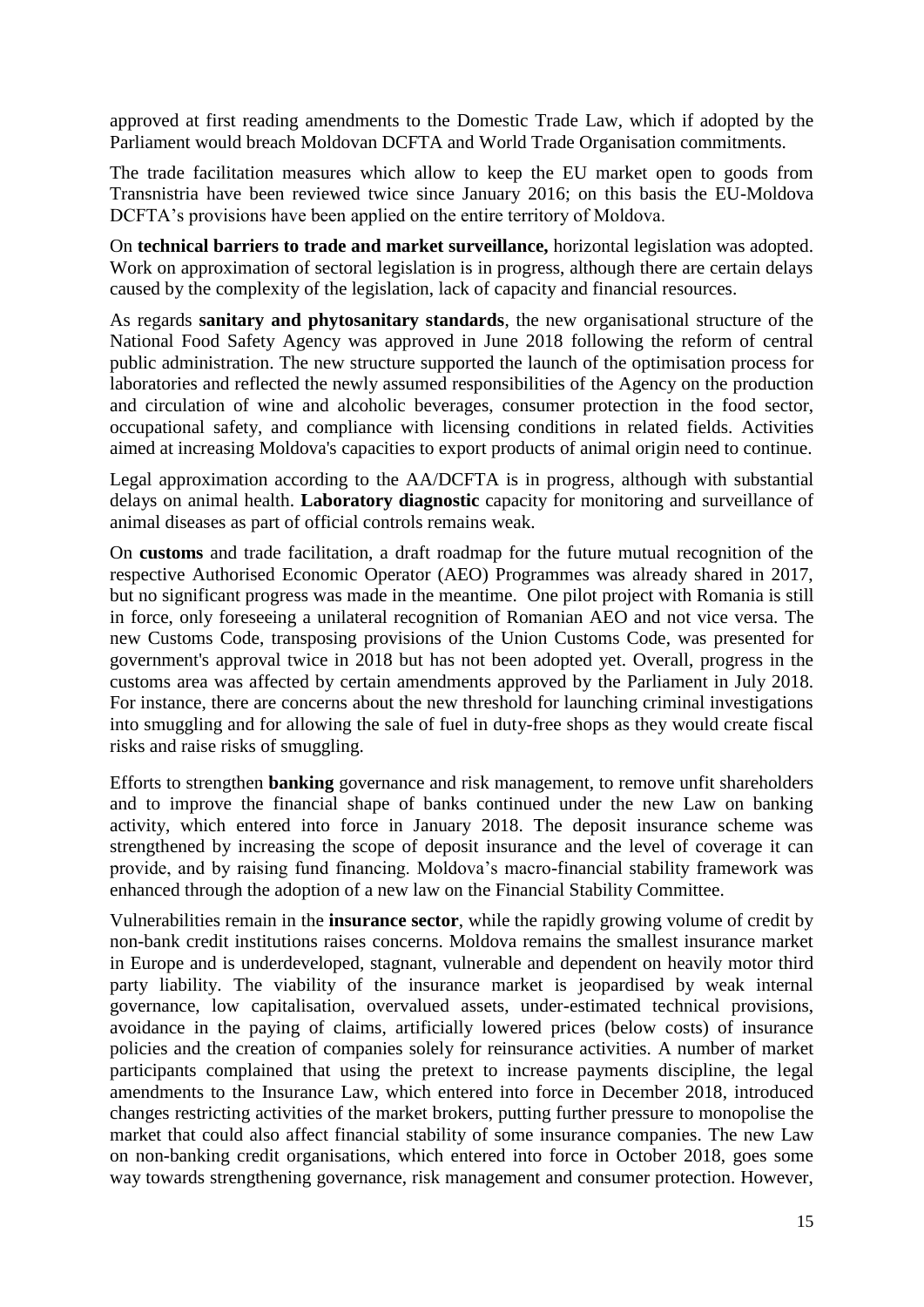certain provisions of the law, such as the right of non-bank institutions to take deposits from the public, need revision.

Moldova has made efforts to further strengthen its **competition** law by adopting a leniency programme in July 2018 and by specifying merger rules for the media sector in November 2018. Despite progress in legal approximation, Moldova is yet to ensure the factual independence of the Competition Council and remove obstacles to competition.

On enforcement of **intellectual property rights** legislation, there are still cases that confirm the low level of cooperation of stakeholders involved. The government has yet to delegate to a relevant state body the role of competent authority for the enforcement of and verification of compliance with geographical indications.

On **digital economy and society**, a number of strategies and programmes are being implemented. These include the National Strategy 'Digital Moldova 2020' and the Strategy for the Development of the Information Technology Industry and the Digital Innovation Ecosystem 2018-2023. A draft law on trusted electronic services is awaiting adoption. 25% of the EU legislation in the field of Informational Society has been approximated so far.

Amendments to the **Public Procurement** Law relating to electronic procurement and general updating in accordance with the 2014 Directive<sup>28</sup> were adopted in July 2018. The new Law on concessions intended to achieve approximation with the 2014 EU Directive was also adopted in July 2018. A reorganisation of central public procurement is expected to be pursued. However, standardisation of procurement procedures and professionalisation of public procurement officers remain pending issues. A new e-procurement system (M-tender) was put in place in October 2018, although the system still needs to be fully put into operation. After the establishment of a new Complaint Settlement Agency in 2017, the scope of the review and remedies system is largely in line with EU legislation<sup>29</sup>. In the pre-electoral period, the number of attempts to obtain exceptions from the general public procurement regime grew. The Agency's independence and efficiency raised concerns following a bus acquisition tender carried out by Chişinău municipality.

In relation to the cooperation in the **fight against illegal, unreported and unregulated fishing**, the fishing activities of vessels registered in the State Ship Registry of Moldova requires adequate monitoring by the relevant competent authority, in line with the duties incumbent upon flag States under international law in order to effectively tackle such fishing.

On **trade and sustainable development,** delays in implementing the legislation on waste management, particularly on extended producer responsibility, could affect both the environment and business. As for the social dimension of trade and sustainable development, limits and deficiencies in the labour inspection system as well as issues with the judiciary system continue to bear negatively on the enforcement of labour standards.

## *4. Connectivity, energy efficiency, climate action, environment and civil protection*

Moldova became the first **Energy** Community contracting party to adopt a new law transposing the Energy Efficiency Directive<sup>30</sup>. In 2019, the Energy Efficiency Fund was merged into the Energy Efficiency Agency and the latter given the task of implementing

 $\overline{a}$ 

 $28$  Directive 2014/24/EU

 $^{29}$  Directive 2007/66/EC

<sup>30</sup> Directive 2012/27/EU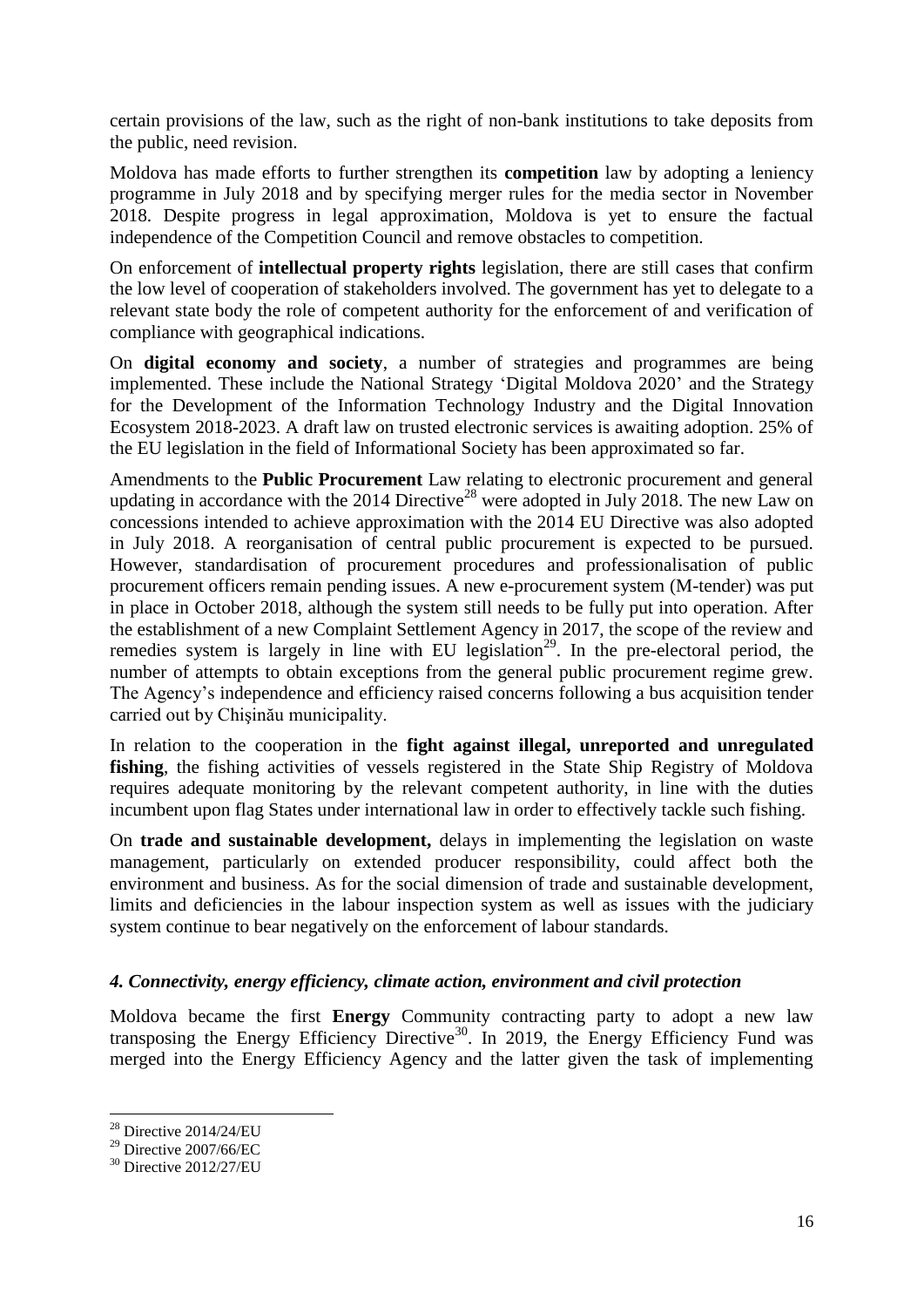energy efficiency and renewable energy policies under the authority of the Ministry of Economy.

The reform of the Moldovan power sector to bring it into compliance with the EU's Third Energy Package (and Moldova's obligation as an Energy Community contracting party) is advancing. Ownership unbundling of Moldelectrica was achieved in August 2018 by separating its shareholding entity from that of the other state-owned energy companies.

The national energy regulatory agency continues to strengthen its functional and financial independence. However, the appointment of four board members raised some concerns at the Energy Community Secretariat<sup>31</sup>. The yearly electricity acquisition process has improved compared to previous years. However, there are still issues to be addressed, for example on corporate governance and the need for enhanced transparency at Energocom, the state-owned trader company, by ensuring full separation of activities on both the regulated and the unregulated market.

MoldovaTransGaz, the gas transmission system operator, is still to be separated in terms of ownership. The deadline is 2020, but secondary legislation is still pending. The construction of the strategic Ungheni-Chişinău gas pipeline, which after privatisation is now being implemented without EU funding, is progressing slowly. Transgaz, the new owner of the VestMoldTransgaz transmission system operator, committed to finalising the extension of the Iaşi-Ungheni gas interconnector both in Romania and in Moldova by 2019. However, current estimates indicate 2020 as a more realistic target. As for the construction of the electricity interconnection between Moldova and Romania, loan agreements were signed and ratified with the EBRD and the European Investment Bank and preparatory work has started. The EU is providing a grant of  $\epsilon$ 40 million for this project. On the promotion of renewable energy sources, a revised Law entered into force in March 2018 and a central electricity supplier started activities in April 2018.

On connectivity and **transport,** the government held a number of consultations and negotiations with governmental institutions in the context of the concept note and Action Plan for 2018-2021 for the restructuring of the Moldovan railway sector and of the 'Moldovan Railways' state enterprise. In this context, the government's approval of the draft of the new Railway Code (in line with EU requirements) is pending. On road safety, the national Road Safety Strategy sets a target for reducing road deaths by 50% between 2017 and 2020. The National Road Safety Bureau is overseeing the strategy's implementation. The bilateral liberalisation of the road transport market continues. The Protocol amending the Agreement between the governments of Moldova and Ukraine on international carriage of goods, aiming at the liberalisation of road cargo transport from EURO III standards and above, was signed in April 2018 and entered into force in May 2018. A law on the creation of an independent accident investigation bureau awaits government approval. The new Aviation Code, approved by the Parliament in December 2017, entered into force in March 2019.

As regards **maritime** issues, the merchant fleet sailing under the Moldovan flag remains on the black list of the Paris Memorandum of Understanding on Port State Control. Moldova has the obligation to establish a specialised administrative authority endowed with the necessary functions and capacities of a state maritime administration, which will have as its main role the 'cleansing' of the Moldovan flag. Compliance with international rules and regulations on maritime safety remains an area of concern, particularly for the compliance of vessels with safety rules and their proper registration in the state registry.

**<sup>.</sup>** <sup>31</sup> https://www.energy-community.org/implementation/Moldova/REG.html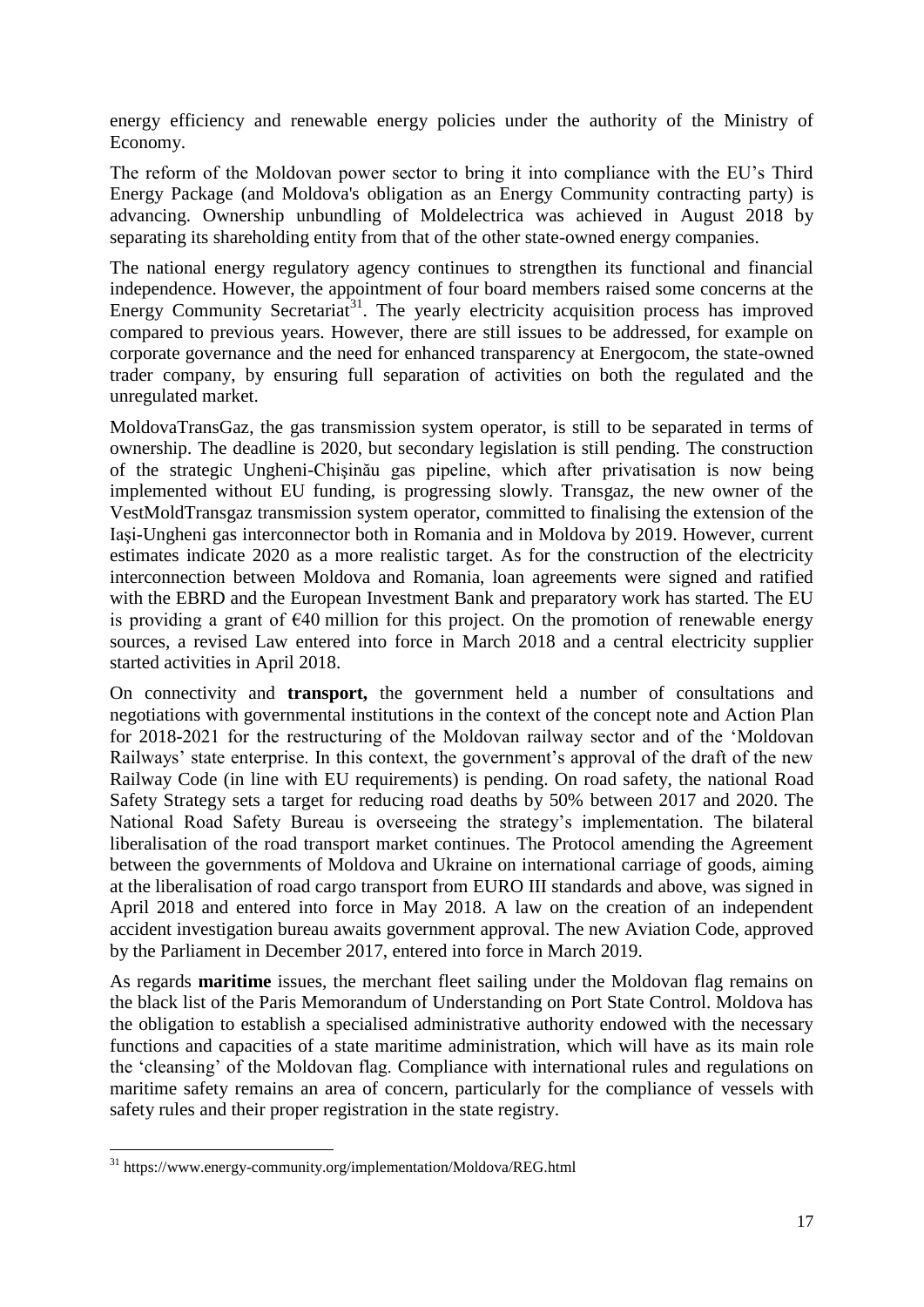On the **environment**, two regulations, one on the management of waste from electric and electronic equipment and one on the establishment of a waste electronic information system, were adopted by the government in June 2018. A 2018-2028 national strategy on air quality has also been developed. An overarching reorganisation of the subordinated institutions in the Ministry of Agriculture, Regional Development and the Environment's portfolio was launched in the second phase of the public administration reform. Two governmental decisions were adopted in June 2018, one on the establishment of the Environment Agency and one on the creation of the Environmental Protection Inspectorate. Draft chemicals legislation aligning Moldovan legislation with the EU REACH Regulation<sup>32</sup> is under discussion in the Parliament.

On **climate change**, Moldova's international commitments under the Paris Agreement have shaped the country's legal and strategic framework in this field. The low emissions development strategy until 2030 and the 2015-2020 climate change adaptation strategy are under implementation. In this context, a regulation on measuring, reporting and verifying greenhouse gas emissions was developed in compliance with the respective United Nations Framework Convention on Climate Change and EU provisions, and awaits governmental approval. However, climate change mainstreaming in all areas of policy-making remains a challenge.

On **civil protection**, the process of drafting internal guidelines defining specific roles and responsibilities for disaster risk assessment is currently ongoing. Moldova is in the process of finalising the Flood Risk Management Protocol for the Dniester River Basin together with the competent Ukrainian authorities, and supported by the EU's Civil Protection Mechanism and the Prevention, Preparedness and Response to Natural and Man-Made Disasters Programme.

## *5. Mobility and people to people contacts*

Over 2,000,000<sup>33</sup> Moldovan citizens have visited the Schengen area under the **visa-free regime** since 28 April 2014, the starting date of visa liberalisation.

As regards **irregular migration** challenges, between 2016 and 2017 the number of refusals of entry increased by 56% (from 4,660 to 7,270), while the number of illegal stays slightly increased, from 7,660 in 2016 to 8,785 in 2017 (a 15 % increase). According to the European Border and Coast Guard Agency, the trends between the first half of 2017 and the first half of 2018 indicate an increase in refusals of entry and a considerable increase in illegal stays. As regards asylum applications, after a substantial decrease of more than 50% between 2016 and 2017 (from 3,675 to 1,610), in the first half of 2018 a total of 1,665 applications were registered, 128% higher than in the same period in 2017, when 730 applications were received. The asylum recognition rate is low (1.48% in 2016 and 1.35% in 2017). The return rate (around 83% in 2017) significantly increased compared to 2016, when it was around 48%, with 3,835 Moldovan nationals returned in 2017. The quality of cooperation on readmission and return with Moldova is considered generally positive, as attested during the meeting of the Joint Readmission Committee on 6 September 2018.

The implementation of the 2014 **Education** Code and the Education Development Strategy for 2014-2020 remained incomplete in 2019. After strong anti-corruption measures were introduced for the baccalaureate exam in 2013, a steady increase in results (success rate and overall marks) has been observed. The new National Anti-corruption Strategy, adopted in

**.** 

 $32$  Regulation (EC) No 1907/2006

<sup>&</sup>lt;sup>33</sup> Data provided by the Moldovan authorities to the European Commission.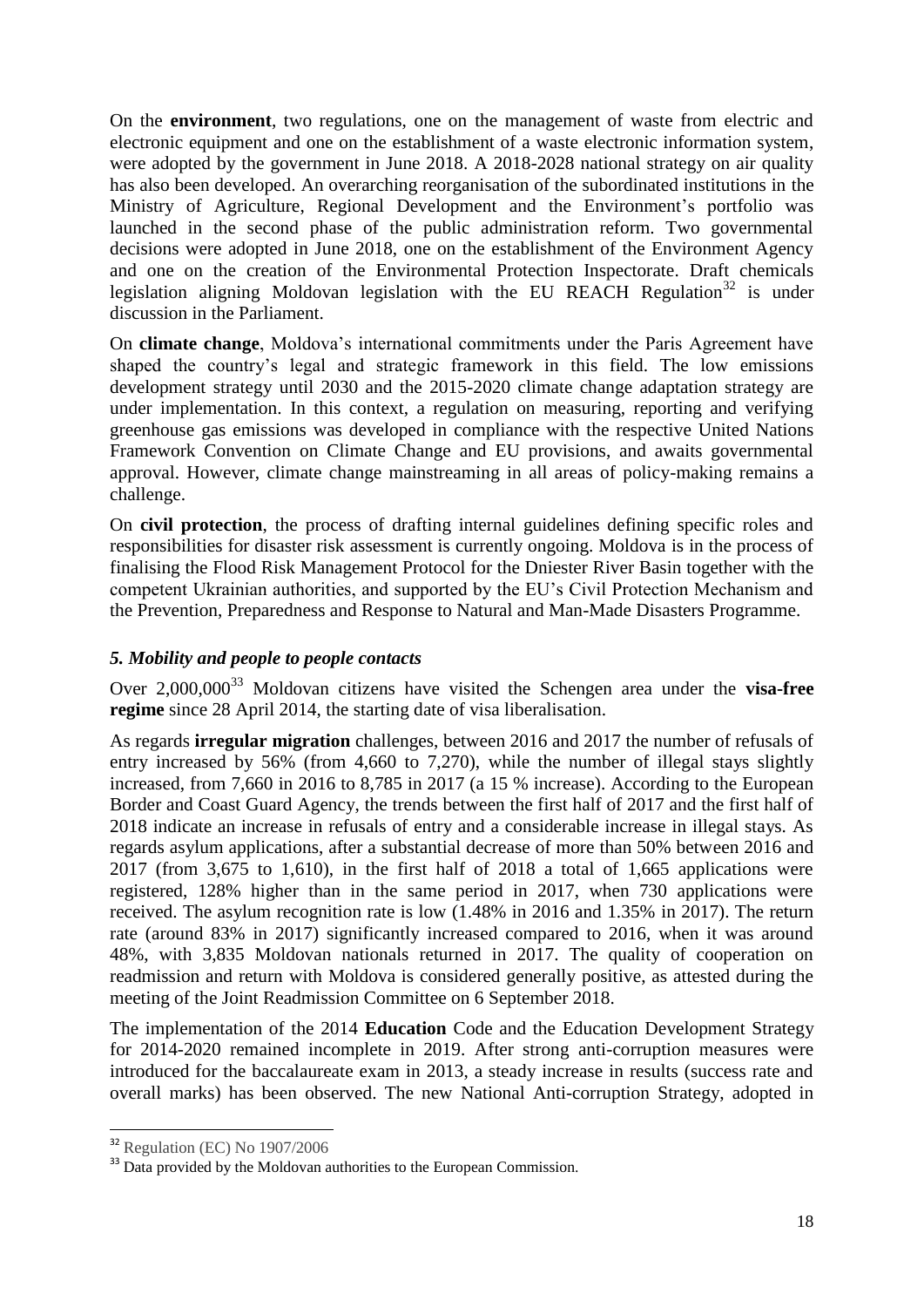August 2018, includes measures to fight against academic fraud. Some significant fraud cases and corruption schemes were revealed, mainly in higher education, and prosecutions are ongoing. The process of significant curricular changes started, in particular by introducing more technological and personal development aspects in primary and secondary schools.

The government took measures to make careers in teaching more attractive. In 2018, salaries further increased (by about 8%) and incentives in terms of bonuses and support for training were introduced. However, the efficiency of those measures needs to be assessed.

The foundations of a modern and effective vocational education and training (VET) system have been built, based on the 2013-2020 VET Strategy. The independent evaluation of the Strategy's implementation is still to be finalised and the new Strategy developed and adopted. The dual VET system witnessed an increase in success, as an effect of better regulations regarding the participating companies. However, some shortcomings remain to be addressed, such as the weak status and capacities of the Republican Centre for the Development of VET and the need to ensure a functioning link between the private sector and the VET system. Existing sectoral committees are not functioning despite state support and a number of economic sectors are not covered. Alternative solutions are under discussion.

The independence of the National Agency for Quality Assurance in Education and Research, which has replaced the Agency for Quality Assurance in Professional Education, must be ensured. The Agency must focus on the quality structures of the education system and its supporting institutions.

A decisive improvement in higher education system is still awaited. Streamlining the network of public higher education institutions is envisaged in the medium term. Links between education, research and the labour market are to be strengthened.

On **research and innovation,** the new Law on research entered fully into force in March 2018, with the Ministry of Education, Culture and Research replacing the Academy of Sciences of Moldova as the national institution responsible for research. The new National Agency for Research and Development, created in February 2018, has improved its operational capacities and has taken over the role of the Academy of Sciences in the implementation of the EU's Horizon 2020 programme. Adjustments are needed to maximise the opportunities for Moldova to benefit from Horizon 2020, mainly to support cooperation between business and academia. Assessment of the implementation of the recommendations of the 2016 EU funded Peer Review is ongoing. Moldova is interested in further improving the framework conditions to boost research and innovation and requested additional specific support under the Horizon 2020 Policy Support Facility. The request was granted and activities are foreseen to start during the last quarter of 2019.

On **culture**, the benefits of Moldova's participation in the Creative Europe programme remains limited. The national youth orchestra was granted participation in Creative Europe's European Federation of National Youth Orchestras programme. The revised Law on the protection of historic monuments is still under discussion. Interest in cultural heritage is increasing in society, even if progress in this sector is yet to materialise through the adoption of a revised law in line with the minimum standards in force in Europe.

## *6. Financial assistance*

In 2018, as a consequence of the backsliding in democratic principles and the rule of law, the EU recalibrated its assistance to Moldova. This was in line with the Council Conclusions of February 2018, the European Parliament resolution of November 2018, as well as the conclusions of the 2016 audit report of the Court of Auditors, all of which calling for strict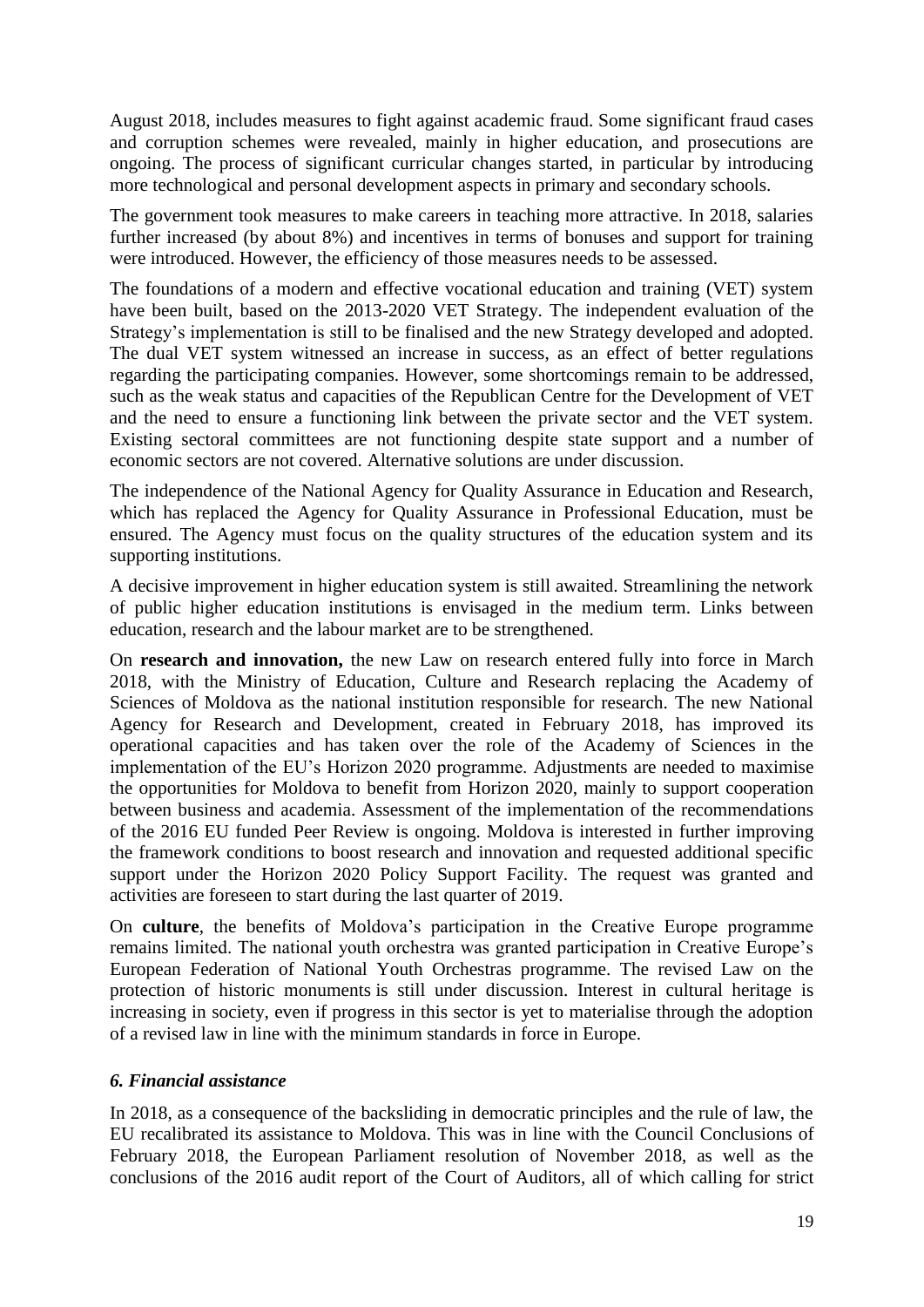application of conditionality to EU assistance. The assistance focuses on Moldova's implementation of structural reform efforts and on achieving tangible improvements in the lives of the citizens, in line with the 2017-2020 **Single Support Framework** for EU support to Moldova and the '20 Deliverables for 2020' under the EaP.

The 2017 **Annual Action Programme** (AAP) was amended, reducing the annual envelope to  $\epsilon$ 56 million (from  $\epsilon$ 79 million) and focusing on programmes that support CSOs, strategic communication and independent media, and on strengthening Moldova's energy security. Under the 2018 AAP,  $\epsilon$ 50.75 million was committed to programmes supporting inclusive economic empowerment in the Ungheni and Cahul focal regions in the west and south of the country ( $E23$  million), contributing to confidence building measures (CBM) between two banks of the Dniester river ( $\epsilon$ 10.5 million), strengthening the rule of law and anti-corruption mechanisms ( $68$  million) and supporting implementation of the AA/DCFTA in Moldova, specifically through a top-up to EU horizontal programmes (e.g. Erasmus+) and through a dedicated programme on gender ( $\epsilon$ 9.25 million). The action on support to CBM has already been launched, while the financing agreements for the remaining actions were signed in July 2019. As part of the 2019 AAP, the EU is planning to support water supply, sanitation and waste management in the region of Cahul and the ICT sector by establishing an innovation centre in the same region. More support will be also channelled to the civil society and through the Neighbourhood Investment Platform to support energy efficiency in Moldova.

The **MFA programme** entered into force in January 2018. Disbursements are conditional on Moldova meeting political pre-conditions (respect for democratic mechanisms, the rule of law and human rights), maintaining a good track record in implementing the current IMF programme, and fulfilling a set of specific policy conditions set out in the Memorandum of Understanding. Budget support disbursements and payments under the MFA programme were not made in 2018 as the political conditions were not met. After the new government took office on 8 June 2019, the negative trend has started being reversed with the government's programme focusing heavily on reforms in key areas, including the judiciary, democratic principles and anti-corruption. Following the European Council Conclusions on Moldova on 20 June 2019, and following the assessment of the political, sectoral and macro-economic situation, the EU took a decision to resume **budget support payments** in July 2019.

The EU also resumed the EU High Level Advisors mission in July 2019 to the government with a view to quickly mobilising advice on key issues such as anti-corruption, customs, CBM and energy.

EU **assistance for structural reforms** was implemented also by EU Member States through the twinning instrument and through the Technical Assistance and Information Exchange instrument.

In September 2018, the EU Roadmap for **engagement with civil society** was annexed to the first European Joint Development Cooperation Strategy for Moldova.

Several projects completed in 2018, such as the biomass and energy efficiency project, had a direct impact on improving the lives of people in Moldova. More than 200,000 people directly benefited from the CBM projects in Transnistria. This resulted in the creation of more than 100 new social infrastructures and access to the EU market for more than 500 companies. Likewise, the 'support to agriculture and rural development' component of the CBM created more than 100 new jobs in Gagauzia.

Moldova continues to benefit from regional programmes supporting small and medium enterprises' capacities, access to finance, fostering growth and improving the overall business environment, as part of the EU4Business Initiative.